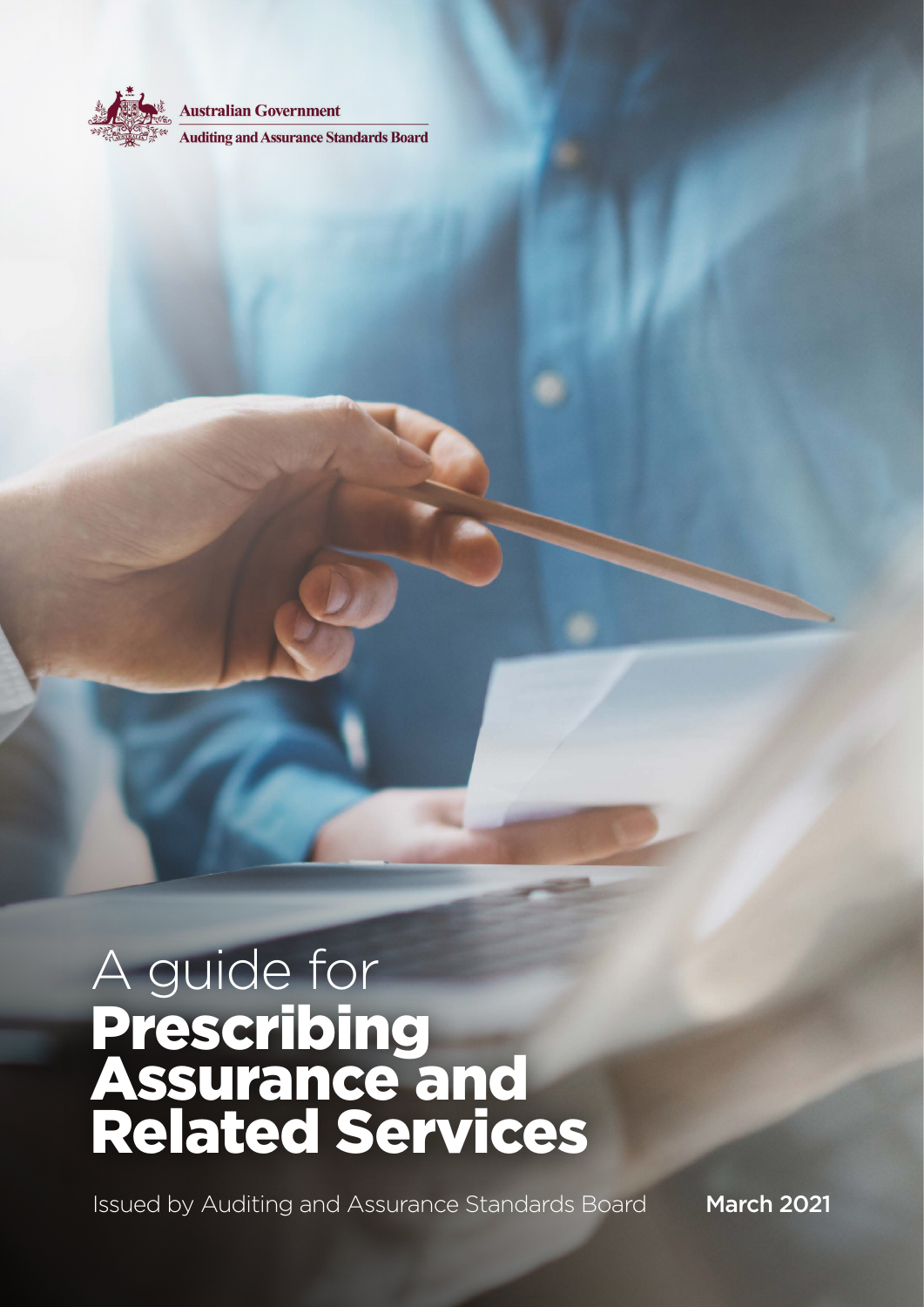## About the AUASB

The Auditing and Assurance Standards Board (AUASB) is an independent, Non-corporate Commonwealth entity of the Australian Government, responsible for developing, issuing and maintaining auditing and assurance standards.

Sound public interest-oriented auditing and assurance standards are necessary to reinforce the credibility of the auditing and assurance processes for those who use financial and other information. The AUASB standards are legally enforceable for audits or reviews of financial reports required under the Corporations Act 2001. For more information about the AUASB see the [AUASB Website.](www.auasb.gov.au)

## **Disclaimer**

This publication has been prepared by the Staff of the Office of the Auditing and Assurance Standards Board.

The views expressed in this publication are those of the author(s) and those views do not necessarily coincide with the views of the Auditing and Assurance Standards Board. Any errors or omissions remain the responsibility of the principal authors.

## **Enquiries**

Auditing and Assurance Standards Board PO Box 204 Collins Street West, Victoria, 8007 Australia Tel: 61 3 9617 7637 Email: enquiries@aquasb.gov.au

Website: www.auasb.gov.au

## **Copyright**

#### © Commonwealth of Australia 2021

 This work is copyright. Apart from any use as permitted under the Copyright Act 1968, no part may be reproduced by any process without prior written permission. Requests and enquiries concerning reproduction and rights should be addressed to the Technical Director, Auditing and Assurance Standards Board, PO Box 204, Collins Street West, Victoria 8007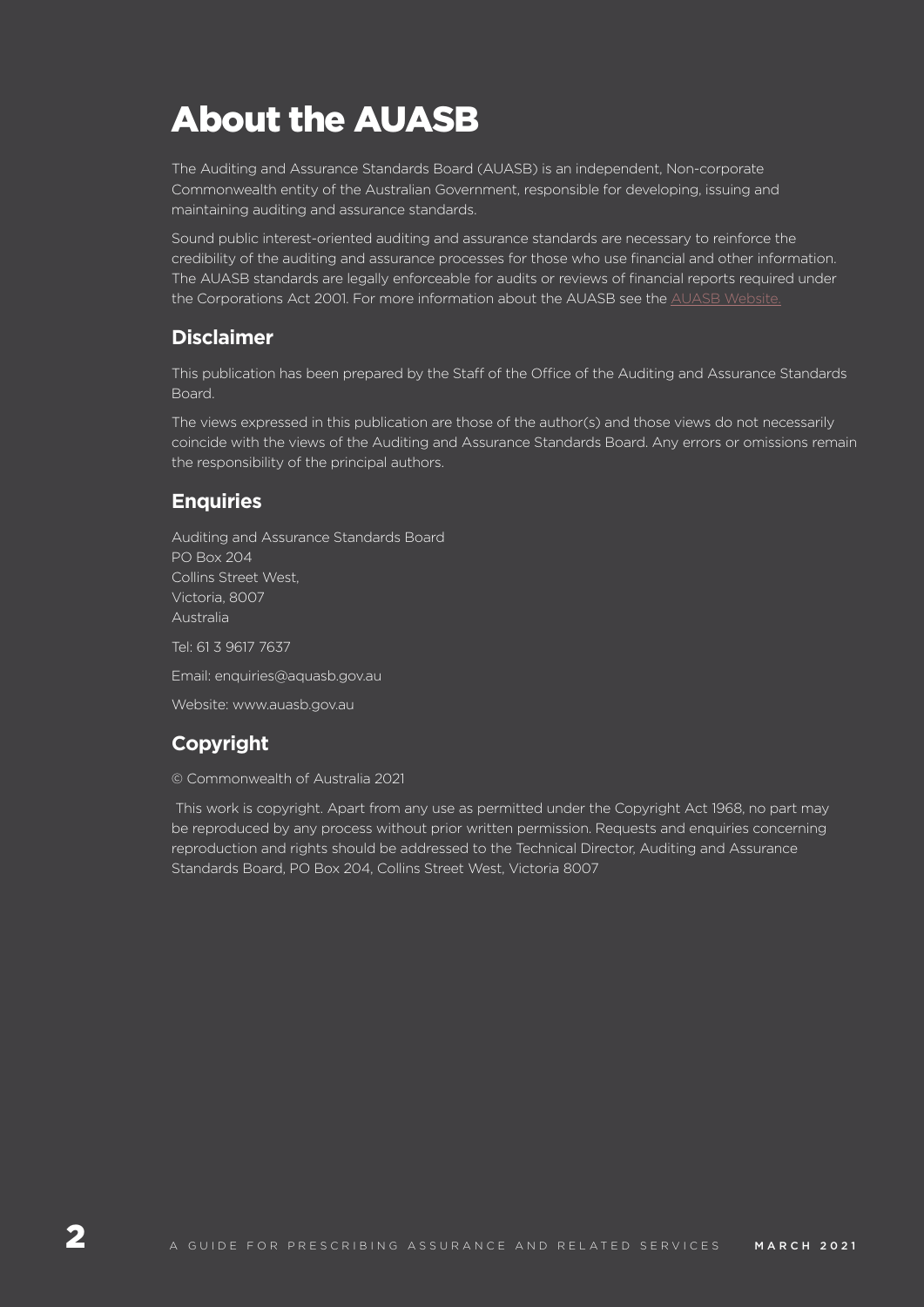## Table of contents

| <b>A Guide for Prescribing Assurance and Related Services</b>        |    |
|----------------------------------------------------------------------|----|
| Who is this publication for?                                         | 4  |
| <b>Introduction</b>                                                  | 5  |
| <b>Key Concepts and Terms</b>                                        | 6  |
| The Three Parties of an Assurance Engagement                         | 6  |
| Subject Matter and Criteria                                          | 7  |
| Levels of Assurance                                                  | 7  |
| <b>Preparing to Draft Clear and Effective Assurance Requirements</b> | 8  |
| Rational Purpose for Assurance and Level of Assurance                | 8  |
| Appropriate Underlying Subject Matter                                | 10 |
| Suitable Criteria                                                    | 10 |
| Who is to perform the engagement?                                    | 11 |
| Choosing the right practitioner                                      | 13 |
| Appropriate Reporting                                                | 13 |
| <b>Drafting Assurance Requirements</b>                               | 14 |
| Putting it all together                                              | 14 |
| Examples of engagement drafting                                      | 15 |
| Using the appropriate terminology                                    | 16 |
| Example engagements and related reports                              | 18 |
| Appendix 1 - Further explanation of key concepts and terms           | 19 |
| The Three Parties of an Assurance Engagement                         | 19 |
| Subject Matter and Criteria                                          | 20 |
| Levels of assurance obtained                                         | 22 |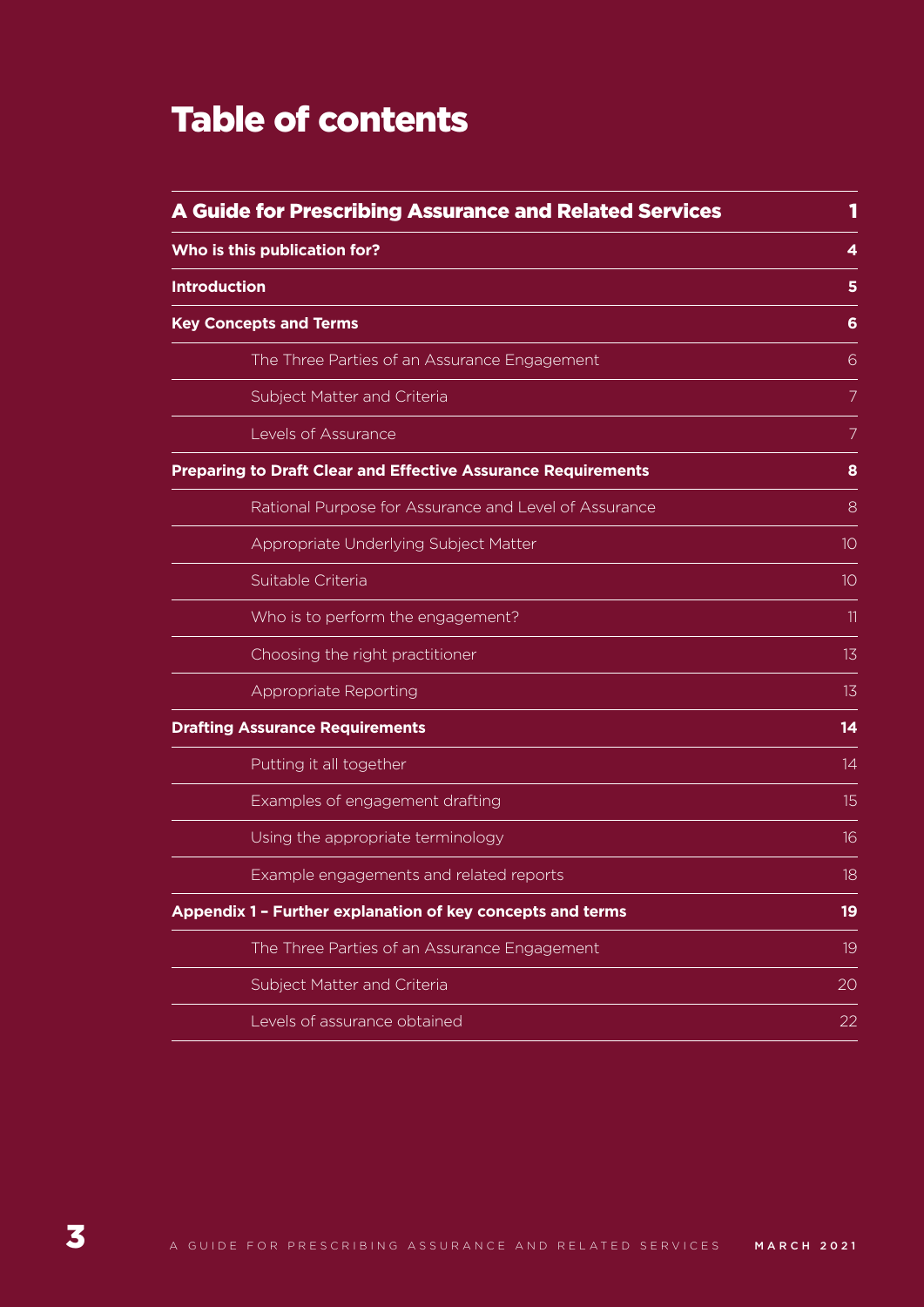## Who is this publication for?

Many users of information seek ways to independently enhance the credibility of, and therefore the confidence they have in, information that is provided to them. The most common way of doing this is to prescribe the conduct of an 'assurance engagement' by an independent third party who performs procedures on the information to obtain evidence in order to form an opinion on its quality.

To be effective, it is essential that the requirements contained in legislation, contracts or other formal agreements which mandate the performance of an assurance engagement be clear and achievable. Unclear assurance requirements or requiring assurance over information that is difficult to assure or can't be assured creates significant issues for both the assurance practitioner being asked to provide the assurance service and the organisation which is required to engage, prepare and pay for the assurance engagement.

This guide is intended to assist legislators, grantors, regulators and other organisations or individuals that mandate assurance engagements as part of their regulatory frameworks, to draft assurance requirements which are clear and effective. Throughout this guide the term "Assurance Prescriber" is used to describe this group.

You will find this guide helpful when:

- New legislation is being proposed and/or existing legislation is being revised and an assurance engagement is part of these requirements.
- Drafting contracts or other formal agreements where an assurance engagement is to be required.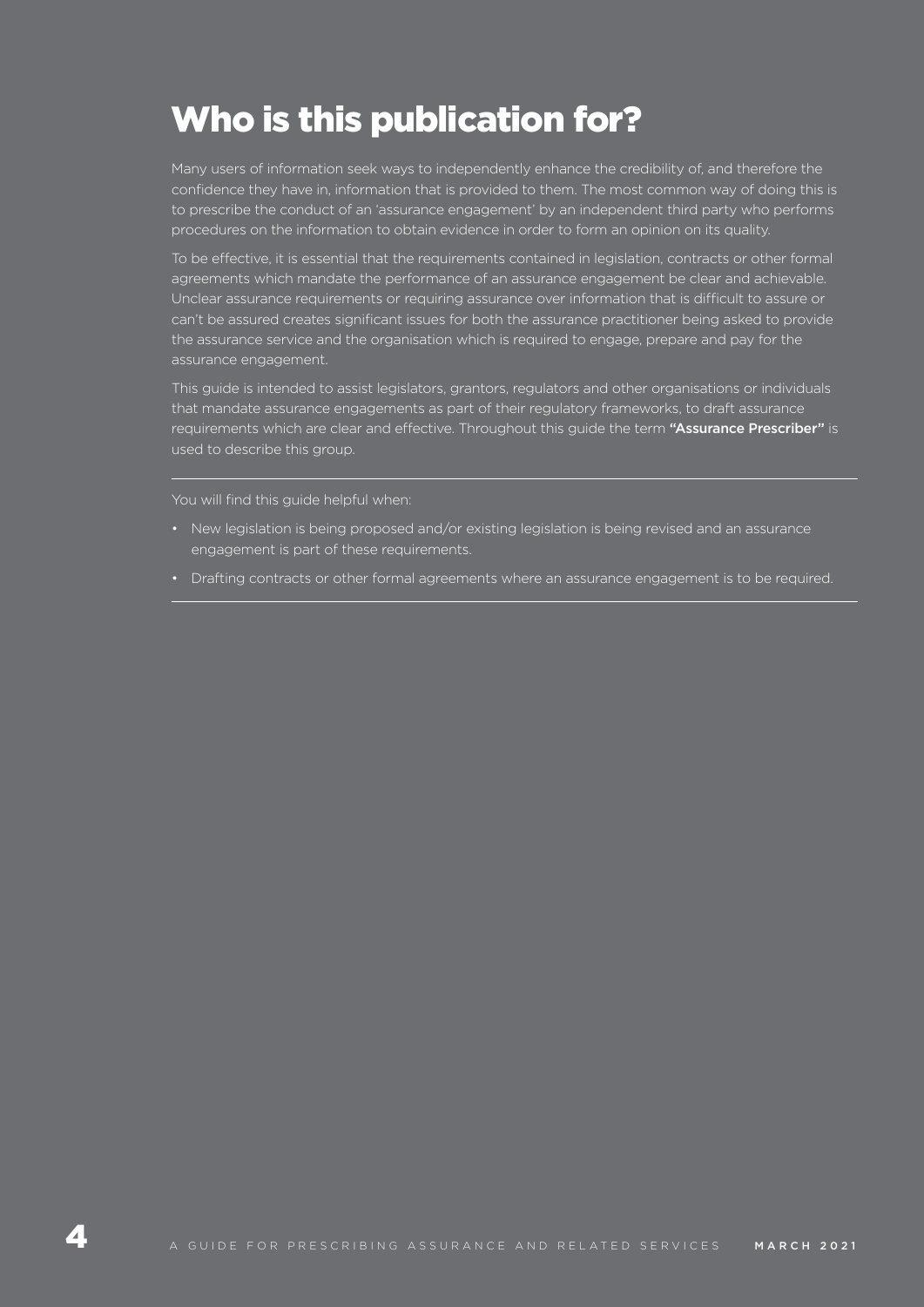## Introduction

At its core, an assurance engagement involves an independent **assurance practitioner** expressing an opinion/conclusion about the preparation of subject matter information in accordance with criteria which enhances the credibility of the subject matter information for the intended user (other than the preparer).

All assurance engagements, regardless of the subject matter, contain the same five basic elements<sup>1</sup>:

- A three-party relationship:
- Appropriate subject matter;
- Suitable criteria;
- Sufficient and appropriate evidence; and
- A written conclusion.

To draft clear and effective assurance requirements it is important for **Assurance Prescribers** to understand the elements of an assurance engagement, how they link together and how to appropriately describe them in the legislation, constitution or other formal agreement.

This guide is structured to outline the key terms and concepts in drafting an assurance engagement, explain their relationship and how to put everything together to draft effective and clear requirements.

<sup>1</sup> See *[Framework for Assurance Engagements,](https://www.auasb.gov.au/admin/file/content102/c3/Framework_AssuranceEngagements_May20_FINAL.pdf)* paragraphs 26-92.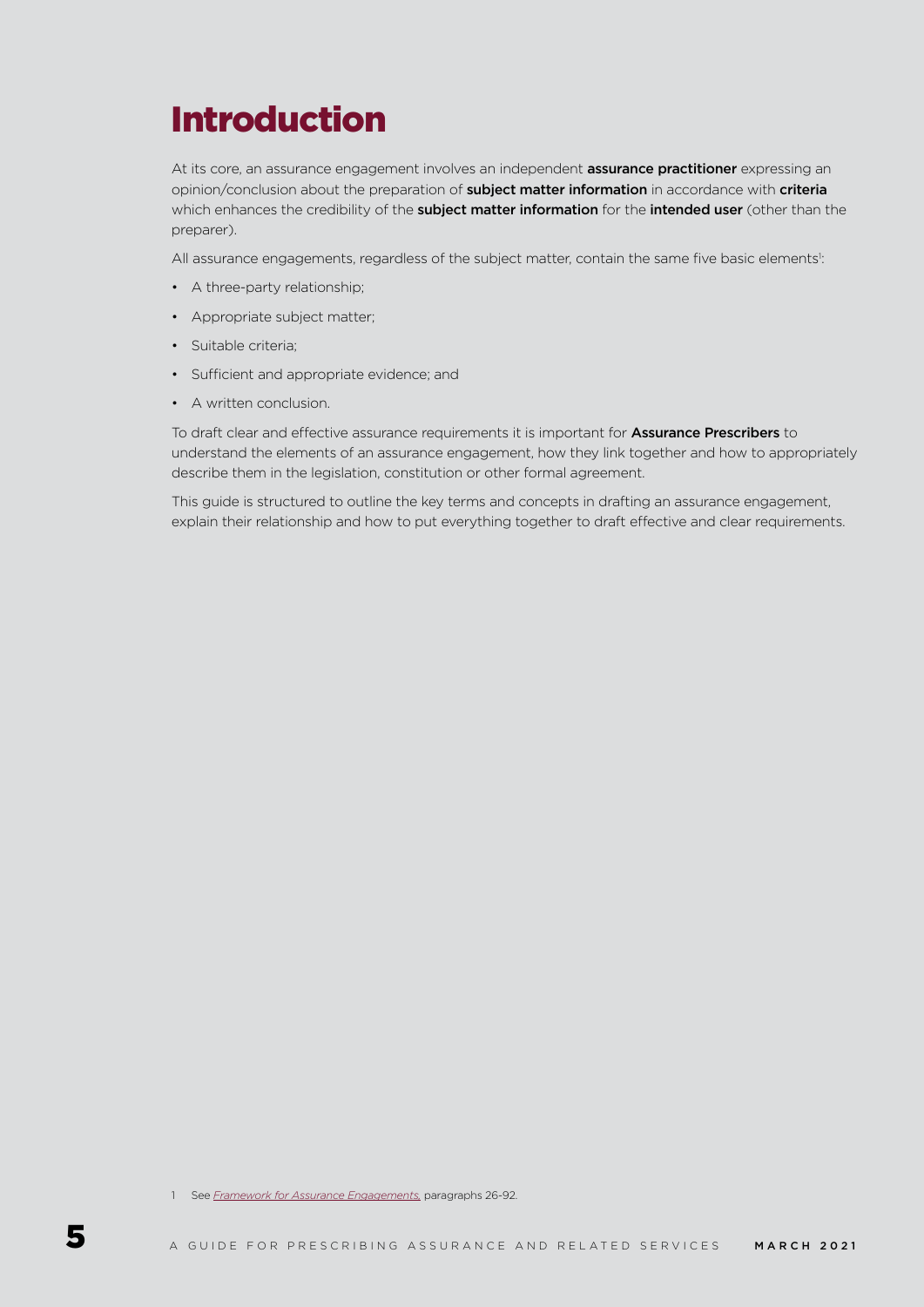## Key Concepts and Terms

This section provides a brief introduction to the key concepts and terms of an assurance engagement. Appendix 1 provides more detail and examples for the concepts and terms outlined below.

## **The Three Parties of an Assurance Engagement**

All assurance engagements have at least three separate parties, the assurance practitioner, the responsible party and the intended users.

Responsible Party - In an assurance engagement, the responsible party is the preparer of the subject matter information (see next section for definition of subject matter information) in accordance with the criteria, including the evidence to support the subject matter information. The Responsible Party is generally also responsible for obtaining and paying for the assurance service although there may be a separate engaging party that does this.

Assurance Practitioner - The assurance practitioner is the individual or individuals performing the assurance engagement.

Intended Users - The intended users are the individual(s), organisation(s), or group(s) that are expected to use the information and benefit from the enhanced credibility provided through assurance. The assurance report, provided alongside the subject matter information, is how this credibility (or lack of credibility) is communicated to the intended user by the assurance practitioner.

The responsible party can be one of the intended users, but not the only one.



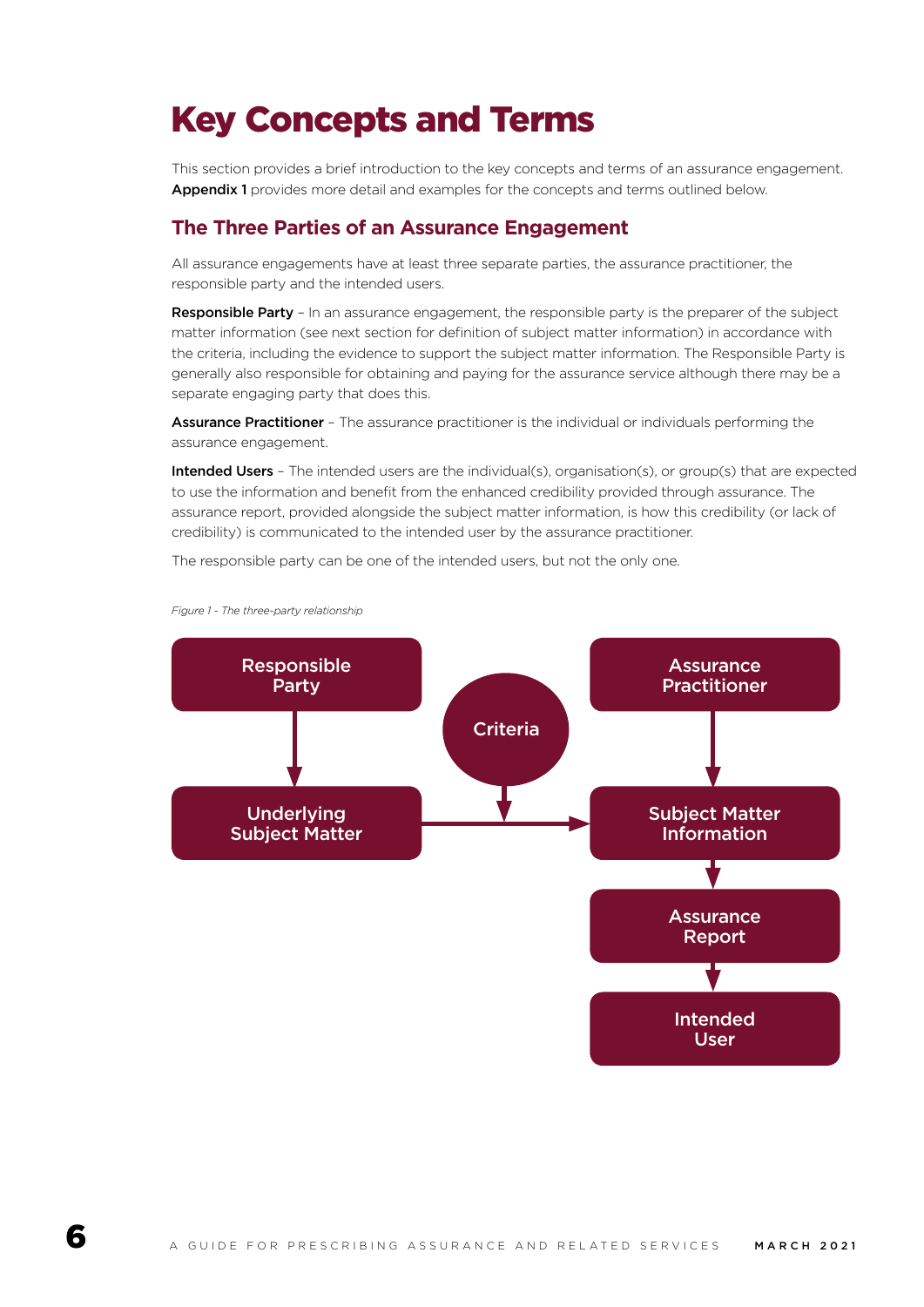## **Subject Matter and Criteria**

Underlying Subject Matter - In an assurance engagement, the underlying subject matter refers to the type of information that the assurance engagement covers. Under the standards issued by the AUASB, a range of subject matters, both financial and non-financial, can be assured. See Appendix 1 for examples of underlying subject matter.

Note: *Not all subject matters can be assured. Generally, the appropriateness of an underlying subject matter for assurance is linked to criteria, and whether the subject matter is identifiable and capable of consistent measurement or evaluation against the identified criteria.* 

Criteria - In an assurance engagement, criteria are the benchmarks used to measure or evaluate an underlying subject matter. Criteria can be formal, such as Australian Accounting Standards, or less formal, such as an internally developed code of conduct or an agreed level of performance.

Suitable criteria must be available to the intended users to allow them to understand how the subject matter information has been measured or evaluated.

**Subject Matter Information** - The term subject matter information is used to describe the outcome of the measurement or evaluation of an underlying subject matter against the criteria, for example, a complete set of financial statements prepared in accordance with Australian accounting standards. It is the subject matter information which the assurance practitioner expresses a conclusion on.

### **Levels of Assurance**

Under the AUASB Standards, no engagement can provide absolute assurance over subject matter information, that is 100% assurance. Instead engagements can provide reasonable assurance (for example an audit) limited assurance (for example a review) or no assurance (for example a compilation engagement). These three types of engagements are outlined below with a more detailed explanation of the differences between the engagements included in Appendix 1.

| <b>Assurance Levels</b>                                          | Reasonable                                                                                                                                                                                                                                                         | Limited                                                                                                                                                                                                                                                                                                                                                           | <b>No Assurance</b>                                                                                                               |
|------------------------------------------------------------------|--------------------------------------------------------------------------------------------------------------------------------------------------------------------------------------------------------------------------------------------------------------------|-------------------------------------------------------------------------------------------------------------------------------------------------------------------------------------------------------------------------------------------------------------------------------------------------------------------------------------------------------------------|-----------------------------------------------------------------------------------------------------------------------------------|
| Nature:                                                          | A high but not absolute<br>level of assurance.                                                                                                                                                                                                                     | A level of assurance greater<br>than no assurance but less<br>than reasonable assurance.                                                                                                                                                                                                                                                                          | No assurance.                                                                                                                     |
| Nature, timing and<br>extent of procedures<br>responsibility of: | Generally involves<br>detailed testing,<br>evidence gathering<br>and substantiation to<br>support the assurance<br>practitioner's opinion.                                                                                                                         | Primarily enquiries and<br>analytical review, with less<br>detailed procedures, based<br>on an assessment of risk<br>and materiality to support<br>the auditor's conclusion.                                                                                                                                                                                      | Assurance practitioner<br>performs procedures that<br>have been agreed by the<br>assurance practitioner and<br>the engaging party |
| Form and content of<br>report:                                   | The assurance<br>practitioner's opinion for<br>a reasonable assurance<br>engagement can<br>generally be characterised<br>as "positive" as it states<br>that the subject matter<br>information based on the<br>procedures performed is<br>not materially misstated. | The assurance practitioner's<br>conclusion for a limited<br>assurance engagement can<br>generally be characterised<br>as "negative" as it states<br>that, based on the<br>procedures performed,<br>nothing has come to the<br>assurance practitioner's<br>attention that would make<br>them believe the subject<br>matter information is<br>materially misstated. | No conclusion provided.<br>Statement of procedures<br>performed (and results<br>where applicable).                                |
| Example engagement:                                              | Audit of a financial report.                                                                                                                                                                                                                                       | Review of a financial<br>report.                                                                                                                                                                                                                                                                                                                                  | Agreed upon procedures<br>engagement.<br>Compilation engagement.                                                                  |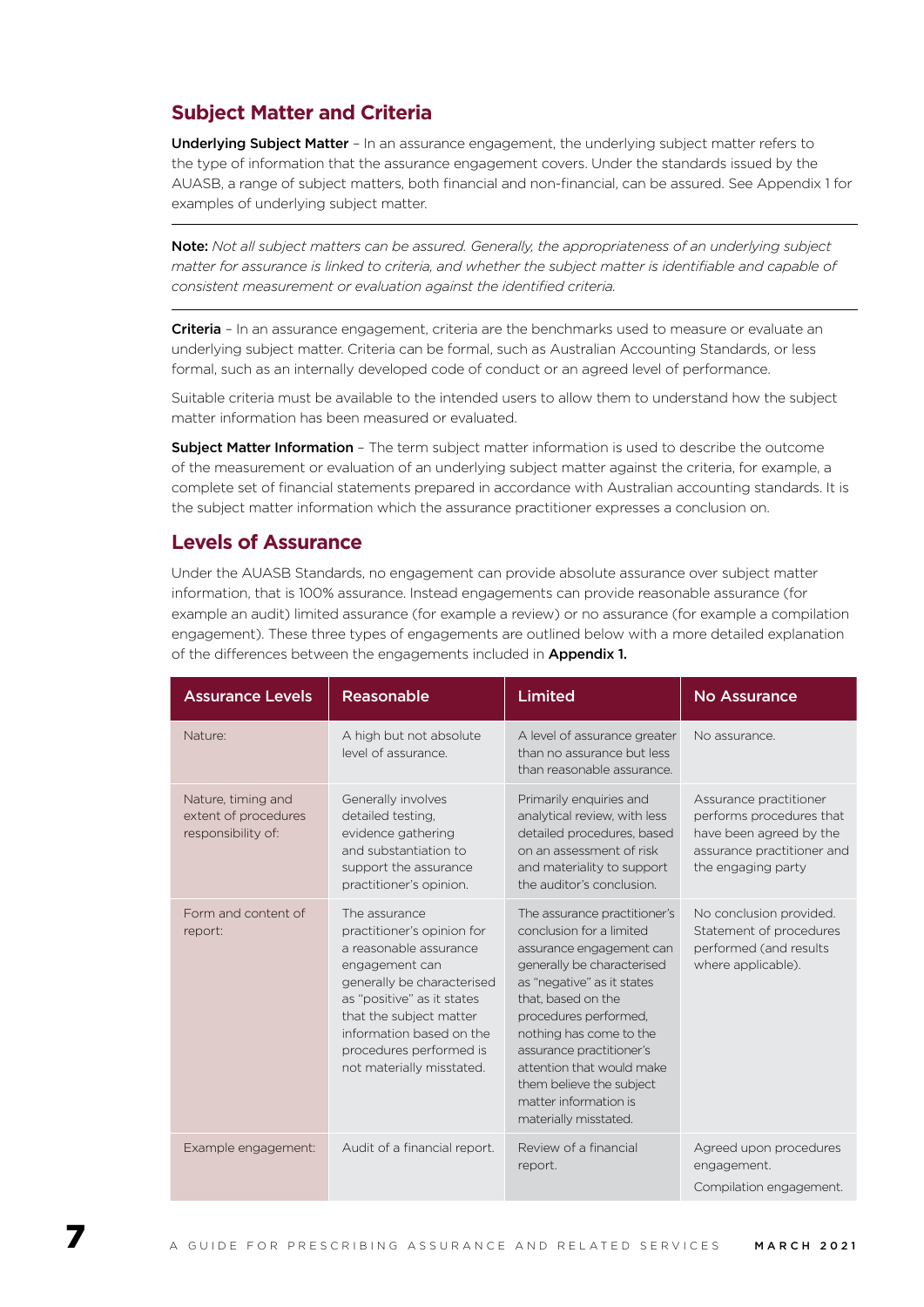## Preparing to Draft Clear and Effective Assurance Requirements

To draft clear and effective assurance requirements, all the elements of an assurance engagement need to be present and appropriately described.

This section of the guide expands on these concepts and outlines their relationship to each and provides a checklist for an assurance prescriber to prepare before beginning drafting.

*Does the engagement have:*

- $\vee$  A rational purpose for the engagement including the identification of an appropriate level of assurance that supports this purpose;
- ◆ Appropriate subject matter;
- $\triangleright$  Suitable criteria:
- $\vee$  Clear identification of who can perform the engagement; and
- $\vee$  Appropriate reporting.

#### **Rational Purpose for Assurance and Level of Assurance**

A key step before mandating an assurance engagement is to establish a clear purpose for the engagement as this drives all other decisions in the process. A clear purpose is established through understanding:

- Who are the intended users of the subject matter information;
- How will they benefit from assurance; and
- Do the benefits of assurance outweigh the cost?

#### Identifying the intended users of information and considering whether their needs will be met through prescribing assurance

The intended users are the individual(s), organisation(s), or group(s) that are expected to use the subject matter information and benefit from the enhanced credibility provided through assurance (See Appendix 1 for more detail regarding intended users).

In some cases, intended users can be broad groups such as shareholders of a publicly listed company or specific groups such as, bankers and regulators who impose specific requirements for assurance.

Intended users benefit from assurance in a number of different ways, generally they benefit from assurance as they are unable to determine the reliability of information on their own due to:

- Complexity The subject matter information may be complex, and the intended user does not have a sufficient level of knowledge to determine whether the information presented is reliable; and
- Access The intended user is not able to directly access the underlying subject matter information and cannot perform their own procedures to determine the reliability.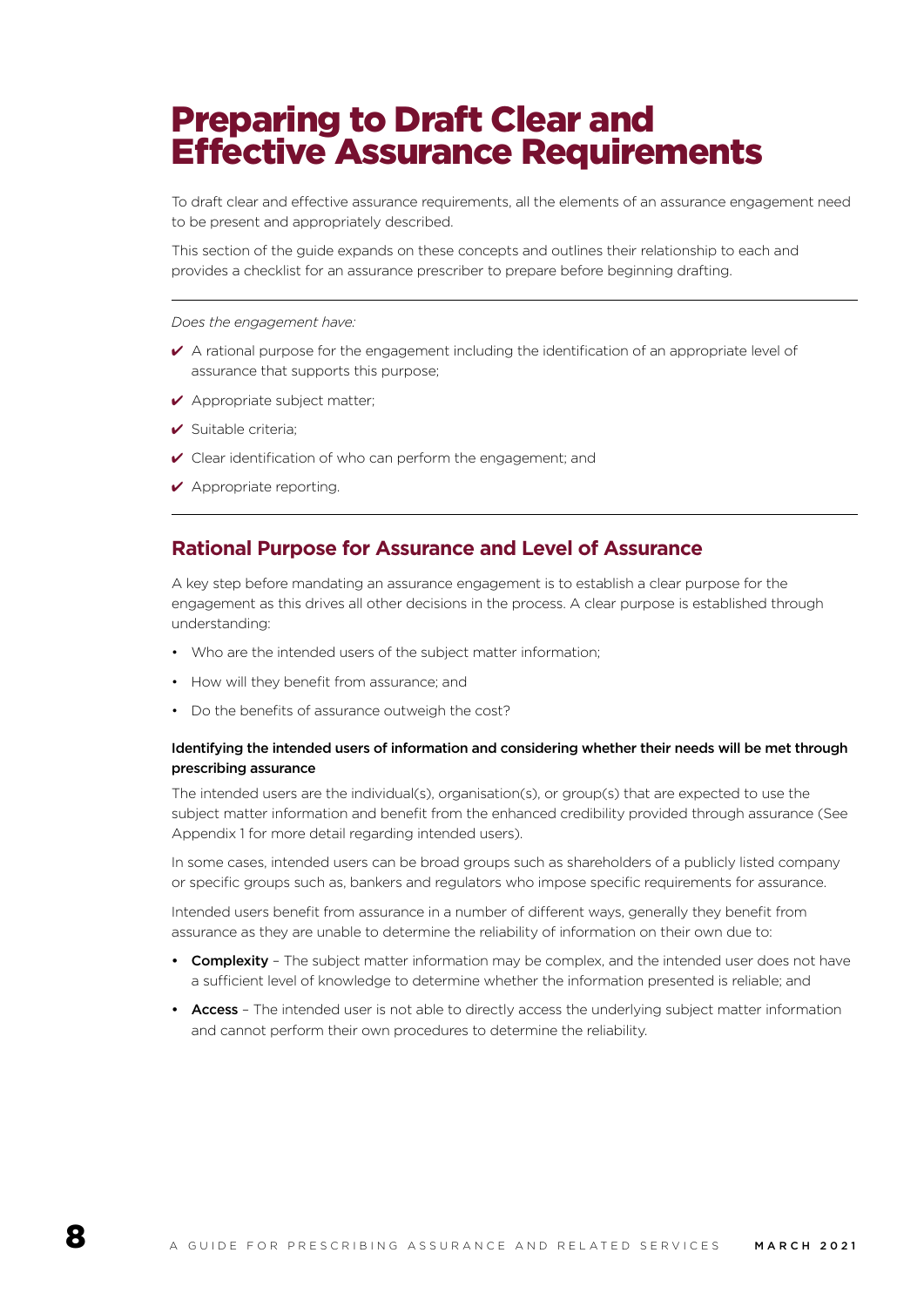#### Do the benefits of an assurance engagement for intended users outweigh the cost for the preparer (responsible party)?

Whilst the needs of intended users are important, it is also necessary to balance the benefits against the cost to engage an assurance practitioner to provide the assurance service and the effort required to prepare the subject matter information. The consideration of the appropriate level of assurance to meet users' needs should also occur at this stage.

To be meaningful, the level of assurance obtained by the assurance practitioner should enhance the intended users' confidence in the subject matter information to a degree that is more than inconsequential.

Reasonable assurance, which is provided in an audit of financial information, is most commonly used for assurance engagements as it is the most widely understood level of assurance and provides the highest level of confidence for intended users in the quality of subject matter information. Whilst reasonable assurance may be appropriate in a number of situations, it may not always be appropriate.

It is important for an Assurance Prescriber to consider whether a reasonable assurance engagement is 'value for money' and does not imposes onerous requirements on entities.

Note: *Not all subject matters are able to have reasonable assurance provided. See below section on appropriate underlying subject matter for further information.* 

Picking the right level of assurance is a balance between the level of confidence required by users and the responsible party's cost, time and effort to prepare the required information and engage an independent assurance practitioner to provide assurance on this information.

It is important to understand that an assurance engagement does not consider every single component of the underlying subject matter information. Instead, assurance practitioners express their opinions (in reasonable assurance engagements) or their conclusion (in limited assurance engagements) in relation to information that is material to the intended users.

Information is material if its misstatement, including omissions, could reasonably be expected to influence relevant decisions of intended users based on the subject matter information.

In some instances, assurance prescribers may find that an agreed-upon procedures (AUP) engagement is more suitable to their needs as specific procedures can be performed and factual findings reported rather than an opinion/conclusion expressed over a subject matter as a whole. However, Assurance Prescribers need to consider if a factual findings report will meet the needs of users.

Regardless of the level of assurance, the standards issued by the AUASB are premised on:

- The assurance practitioner being subject to relevant ethical requirements including independence; and
- The assurance practitioner having in place a system of quality control that deals with the firm's responsibilities to establish and maintain policies and procedures addressing elements such as human resources and quality reviews.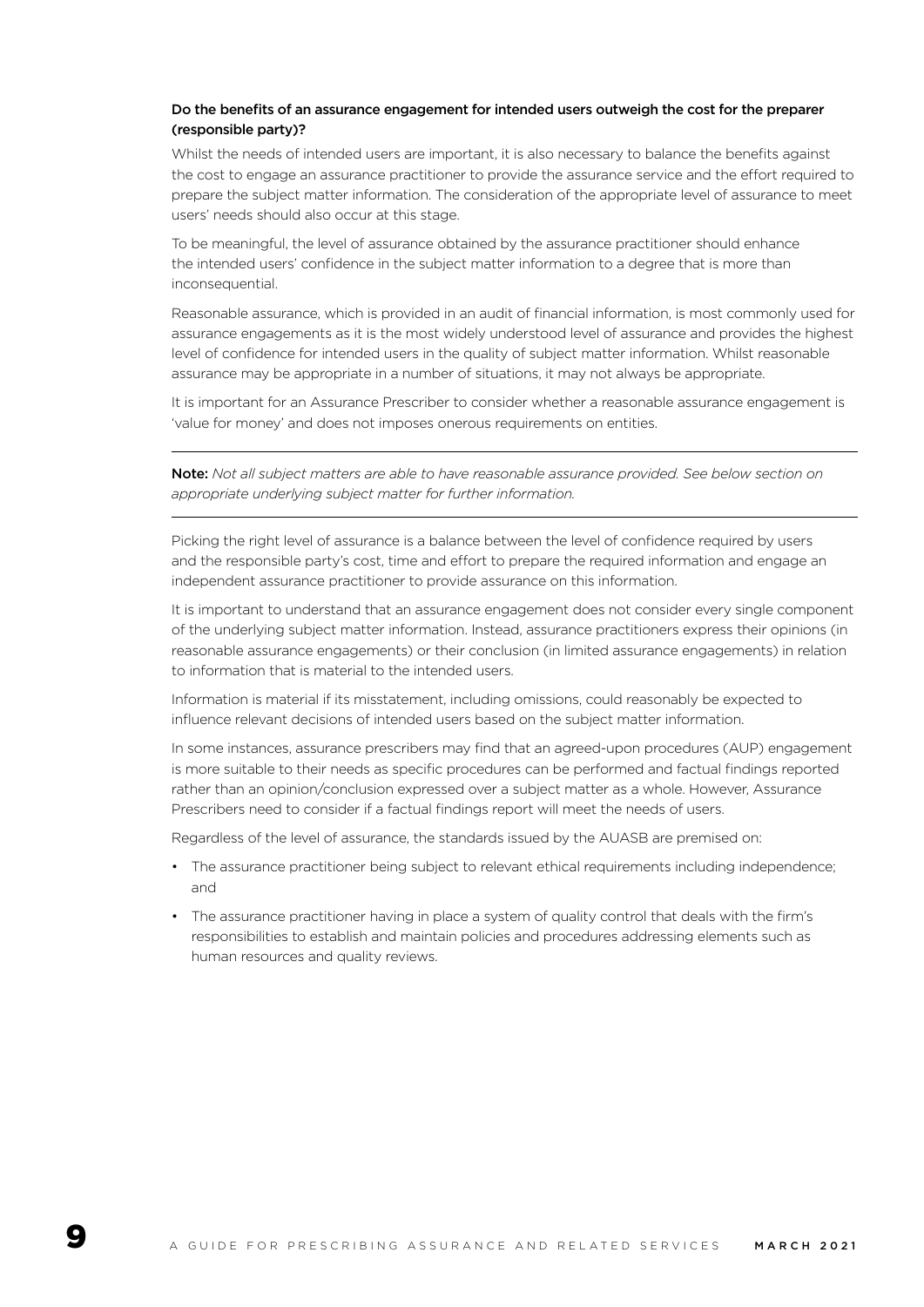## **Appropriate Underlying Subject Matter**

An appropriate underlying subject matter is identifiable and capable of consistent measurement or evaluation against the applicable criteria such that the resulting subject matter information can be subjected to procedures for obtaining sufficient appropriate evidence to support a reasonable assurance or limited assurance conclusion.

The appropriateness of an underlying subject matter is generally not affected by the level of assurance and usually if an underlying subject matter is not appropriate for a reasonable assurance engagement, it is also not appropriate for a limited assurance engagement, and vice versa. However, in some situations, the AUASB standards will specify the permitted assurance for specific subject matter information. For example, ASAE 3450 *Assurance Engagements involving Corporate Fundraisings and/or Prospective Financial Information* specifies that for prospective financial information, only limited assurance can be provided over the assumptions used.

As outlined in the previous section, the needs of intended users need to be identified and the appropriateness of the underlying subject matter is linked to these needs. If the underlying subject matter is not expected to meet the needs of users it is unlikely to be appropriate.

For example, an entity's Board of Directors may wish to obtain assurance over the effective operation of the entity's system of controls related to financial reporting. To meet this need, the Board engages an assurance practitioner to undertake an audit as based on their experience, internal controls testing forms part of an audit. The underlying subject matter in this example is inappropriate as the underlying subject matter of an audit is historical financial information rather than the operation of the system of controls which is what the Board was interested in.

### **Suitable Criteria**

Suitable criteria are required for reasonably consistent measurement or evaluation of a subject matter. Without the frame of reference provided by suitable criteria, any conclusion is open to individual interpretation and misunderstanding. This creates significant issues for the assurance practitioner being asked to assess the subject matter against unsuitable criteria and may result in assurance engagements which cannot meet the needs of intended users.

Criteria can be publicly available and widely used or in some instances may be specifically developed for an assurance engagement where no other suitable criteria exist. Vague descriptions of expectations or judgements of an individual's experiences do not constitute suitable criteria.

To be suitable, criteria must be available to the intended users to allow them to understand how the subject matter information has been measured or evaluated.

Under the AUASB's *[Framework for Assurance Engagements,](https://www.auasb.gov.au/admin/file/content102/c3/Framework_AssuranceEngagements_May20_FINAL.pdf)* suitable criteria exhibit the following characteristics:

- Relevance Criteria are relevant to the intended users and assists their decision-making.
- Completeness Criteria are complete when information prepared in accordance with them do not omit relevant factors that could reasonably be expected to affect decisions of the intended users. Complete criteria include, where relevant, benchmarks for presentation and disclosure.
- Reliability Reliable criteria allow reasonably consistent measurement or evaluation of the underlying subject matter including, where relevant, presentation and disclosure, when used in similar circumstances by different assurance practitioners.
- Neutrality Neutral criteria result in subject matter information that is free from bias as appropriate in the engagement circumstances.
- Understandability Understandable criteria result in subject matter information that can be understood by the intended users.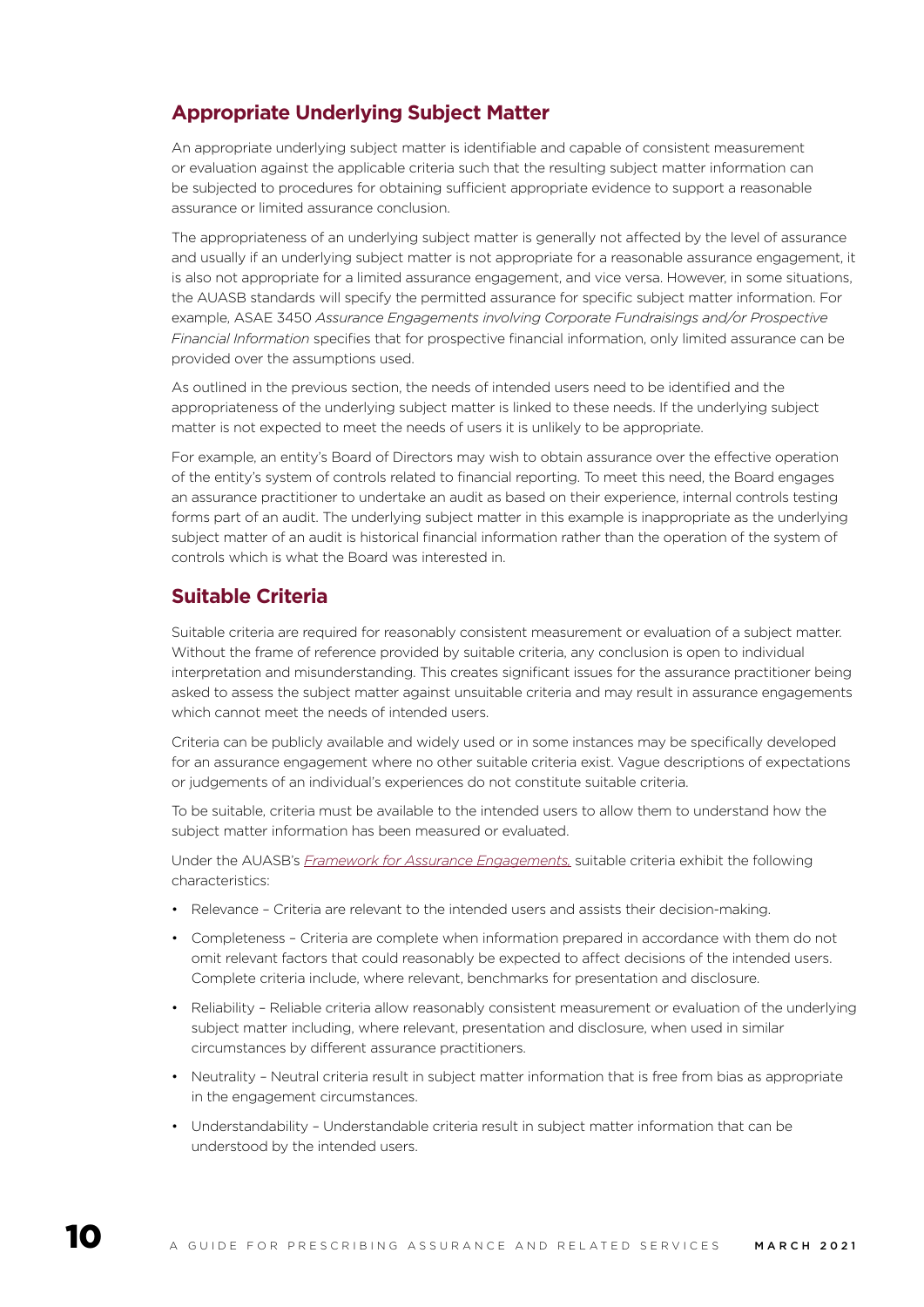The below table provides examples of engagements and whether the criteria to be applied are appropriate or inappropriate.

| <b>Example Engagement</b>                                                             | <b>Criteria used</b>                                                                          | Appropriateness                                                                                                                                                                                                                                                                                                           |
|---------------------------------------------------------------------------------------|-----------------------------------------------------------------------------------------------|---------------------------------------------------------------------------------------------------------------------------------------------------------------------------------------------------------------------------------------------------------------------------------------------------------------------------|
| Audit of a Special Purpose<br><b>Financial Report</b>                                 | Material accounting policies used<br>are not detailed in the notes to<br>the financial report | Inappropriate - The criteria are<br>not available to intended users of<br>the financial information so does<br>not allow them to understand how                                                                                                                                                                           |
| Review of Prospective Financial<br>Information included in a public<br>offer document | Assumptions based on internally<br>determined models and non-<br>public information           | the subject matter information<br>has been prepared.                                                                                                                                                                                                                                                                      |
| Assurance over the system of<br>controls at an outsourced payroll<br>provider         | Control objectives that are not<br>consistent with industry standards                         | Inappropriate - The criteria may<br>not be complete or reliable so<br>the assurance practitioner may<br>be unable to assess whether<br>the underlying controls are<br>appropriate.                                                                                                                                        |
| Review of compliance with<br>contractual sharing of profits in a<br>joint venture     | Joint venture agreements<br>executed by all parties.                                          | Appropriate - The criteria have<br>been agreed to and are available<br>for all parties.                                                                                                                                                                                                                                   |
| A review of an audit committee's<br>effectiveness                                     | Internally generated policies and<br>procedures                                               | Appropriate or inappropriate -<br>Criteria may not be suitable if they<br>cannot be measured objectively<br>or free of bias. If they are free<br>of bias and can be measured<br>objectively, the criteria are<br>appropriate.<br>Being internally generated does<br>not automatically make the<br>criteria inappropriate. |

### **Who is to perform the engagement?**

The qualifications, professional affiliations and certification of the practitioner undertaking an engagement is an important factor to address when prescribing assurance requirements.

In Australia, there are different attributes Assurance Prescribers can specify as being required when determining who can perform an assurance engagement for an entity. Similar to how the assurance prescriber determines the appropriate level of assurance for an engagement, it is important that sufficient consideration is given to the qualifications required for assurance practitioners.

The Assurance Standards issued by the AUASB are premised on assurance practitioners complying with the Code of Ethics for Professional Accountants<sup>2</sup> and Quality Control standards regardless of whether they are an accountant. Practically, what this means is that an assurance practitioner performing an engagement in accordance with AUASB Standards must comply with the fundamental principles of ethics including independence (which is linked to the fundamental principles of objectivity and integrity) which are:

- Integrity Being straightforward and honest in all professional and business relationships
- Objectivity Not to compromise professional or business judgement because of bias, conflict of interest or undue influence of others.
- 2 See *[APES 110 Code of Ethics for Professional Accountants \(including Independence Standards\).](https://apesb.org.au/standards-guidance/)*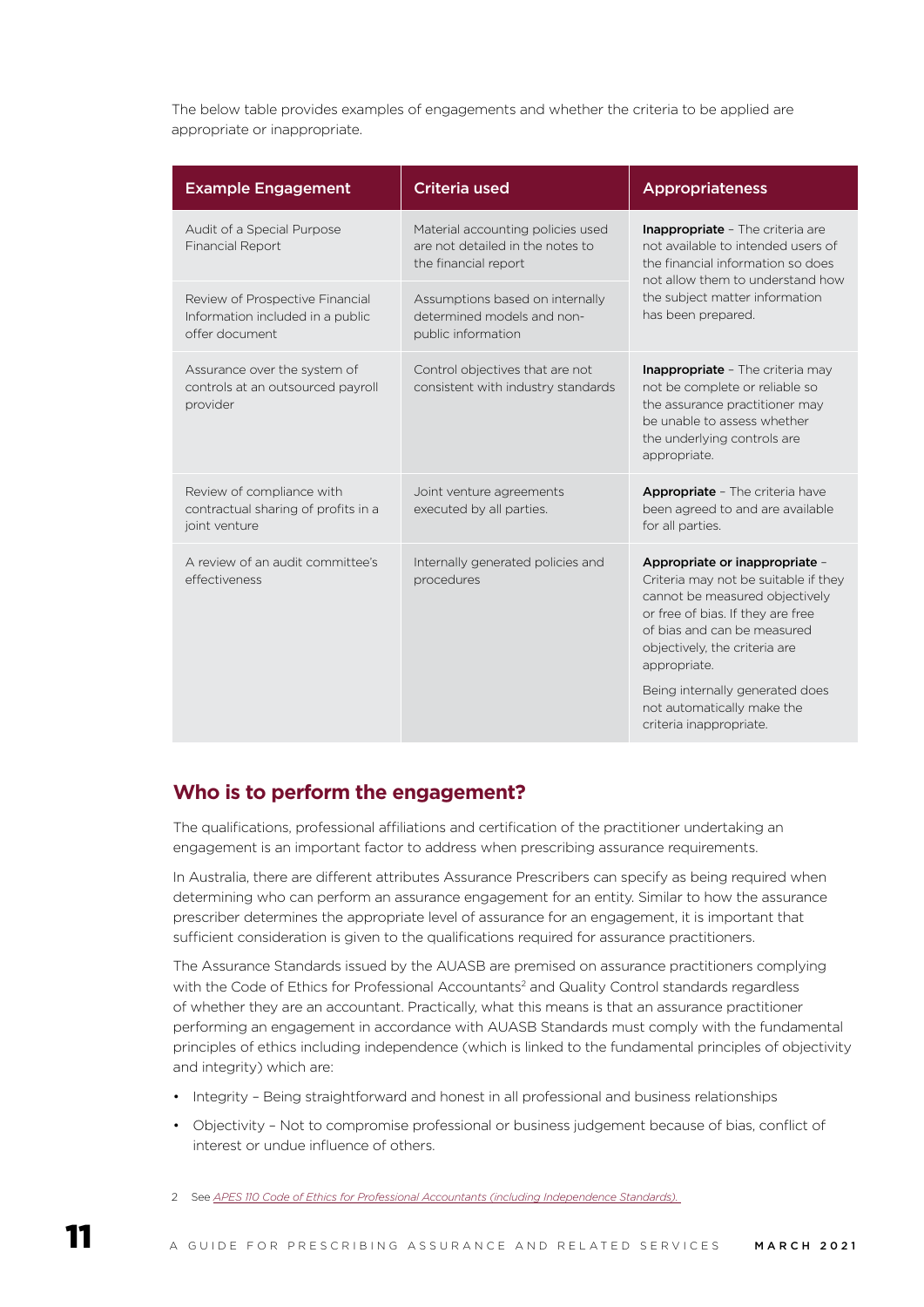- Professional competence and due care Attain and maintain professional knowledge and skill and to act diligently in accordance with applicable technical and professional standards.
- Confidentiality Respect the confidentiality of information acquired as a result of professional and business relationships.
- Professional behaviour comply with relevant laws and regulations and avoid any conduct that may discredit the profession.

For more information on the Code of Ethics and independence, see the **[Independence Guide](https://apesb.org.au/uploads/home/27052020043807_APESB_Independence_Guide_May_2020.pdf)** published by the Professional Accounting Bodies and the Accounting Professional & Ethical Standards Board (APESB).

## **Options available in Australia**

#### Members of a Professional Accounting Body

In Australia, there are three legally recognised Professional Accounting Bodies:

- CPA Australia (CPA);
- Chartered Accountants Australia and New Zealand (CAANZ); and
- the Institute of Public Accountants (IPA).

To become a member of a Professional Accounting Body, an accredited degree or qualification must be held, and the applicant must complete the Professional Accounting Body's study program. Before being admitted as a member, the applicant must also meet practical experience requirements which in some cases is required to be completed with a mentor. Once a member is admitted, the member is subject to on-going professional development/education requirements to maintain membership.

Members of a Professional Accounting Body in Australia are bound by the Standards issued by the APESB. These standards include the Code of Ethics for Professional Accountants<sup>2</sup> which all members are to comply with as well as a number of other standards which specify in more detail a Member's professional and ethical obligations in respect of the conduct of specific professional services e.g. tax, audit or in specific situations, such as holding client monies.

The Code of Ethics for Professional Accountants establishes fundamental principles of ethical behaviour as well as independence requirements for practitioners undertaking audit or review engagements.

#### Public Practice Certification

Generally, anyone who is a member of one of the Professional Accounting Bodies which offers professional accounting and/or related services to the public is required to hold a Public Practice Certification (PPC) under their professional accounting body's by-laws.

A PPC is required for a Sole Trader, Director, Principal, Partner or Shareholder in an accounting or related practice. Services which require a PPC are not limited to auditing and include:

- Accounting;
- Tax advice; or
- Insolvency and bankruptcy.

To be granted a PPC, the practitioner must:

- Demonstrate that they have the required practical experience;
- Hold appropriate professional indemnity insurance; and
- Agree to comply with the Professional Accounting Body's quality review program.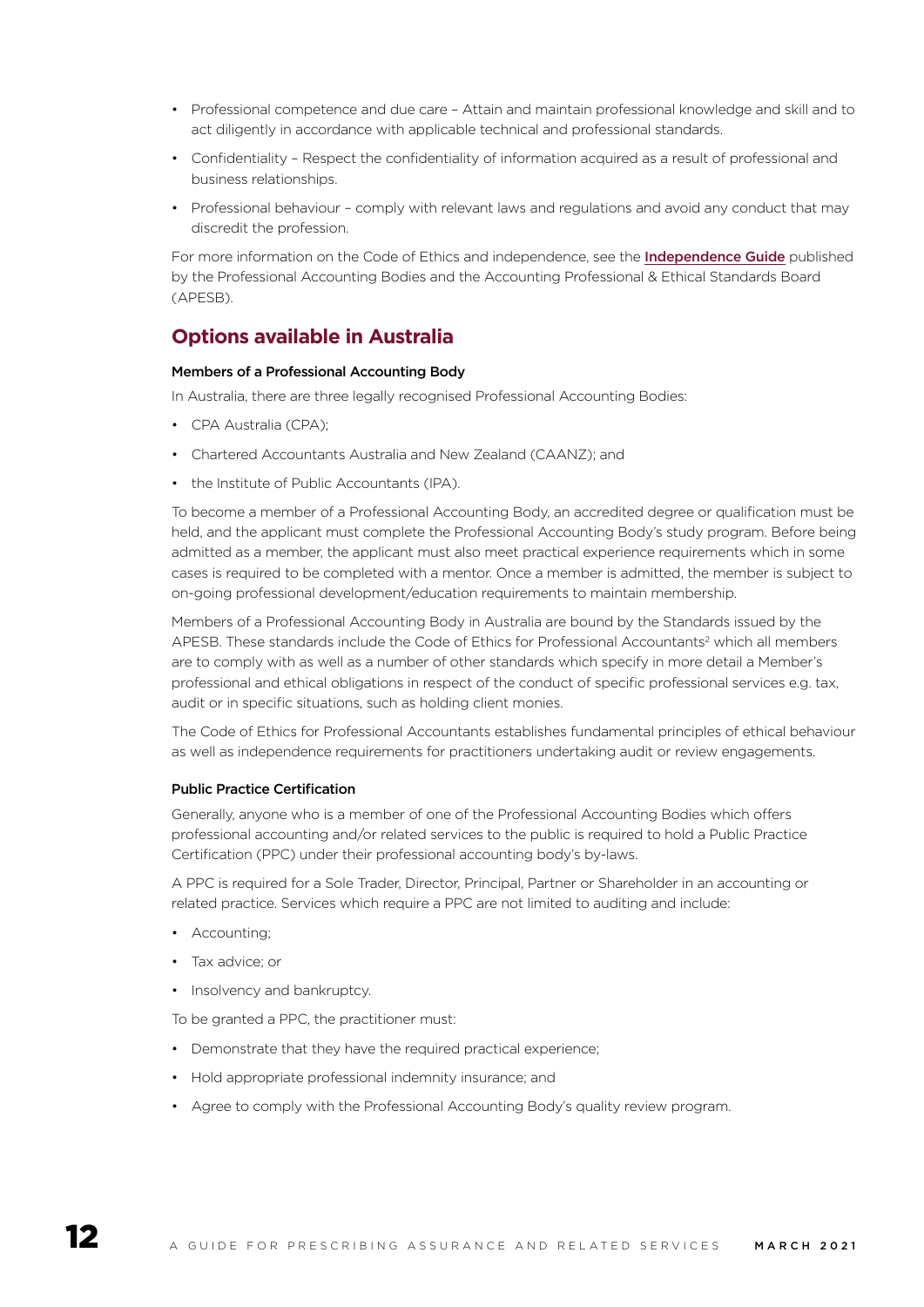#### Registered company auditor

Under the *Corporations Act 2001,* only a Registered Company Auditor (RCA) is able to perform audits and reviews of corporate entities (some exceptions apply).

In order to be a Registered Company Auditor (RCA) in Australia, an individual (or company) must have relevant qualifications, appropriate skills, and be a capable, fit and proper person (s1280 *Corporations Act 2001).* 

ASIC has responsibility for the surveillance, investigation and enforcement of the financial reporting and auditing requirements of the *Corporations Act 2001* and conducts regular audit inspections and surveillances. In undertaking reviews, if ASIC find an RCA's conduct to be deficient, they may:

- impose or vary conditions on the auditor's registration;
- agree to an enforceable undertaking; or
- refer the matter to the Companies Auditors Disciplinary Board.

It is important to remember when prescribing who can perform an engagement that, whilst an RCA is a high level of qualification for an assurance practitioner, it is a qualification established under the *Corporations Act 2001.* The assessment, registration and monitoring process for RCAs is intended to ensure they are able to perform engagements under the *Corporations Act 2001* and this comprehensive level of skill may not be necessary for other assurance engagements.

### **Choosing the right practitioner**

The choice of assurance practitioner for an engagement can vary greatly based on the underlying subject matter. Some underlying subject matters may require specialised skills and knowledge beyond those ordinarily possessed by a general assurance practitioner and it is important that the assurance practitioner undertaking the engagement have the appropriate competence and capabilities to be able to provide confidence to the intended users.

The AUASB Standards do not specify who is qualified to be able to perform assurance engagements. In Australia, legislation or regulation may define who can perform particular engagements such as an RCA as well as the Professional Accounting Bodies who have their own restrictions on what types of engagements members can undertake, based on their qualifications.

### **Appropriate Reporting**

A key component of an assurance engagement is the written report which the assurance practitioner communicates their opinion/conclusion to the intended users. To promote consistency in reporting, the AUASB standards establish the basic elements for an assurance report which include:

- An opinion/conclusion section containing an expression of opinion/conclusion on the subject-matter and a reference to the applicable criteria used to prepare the subject-matter.
- A description of management's responsibilities for the preparation of the subject-matter and an identification of those responsible for the oversight of the reporting process.
- A reference to the relevant AUASB Standards and the law or regulation, and a description of the assurance practitioners' responsibilities.
- In some engagement circumstance additional elements may be required to be included in the report.

The AUASB Standards also provide template reports to be used for each engagement type.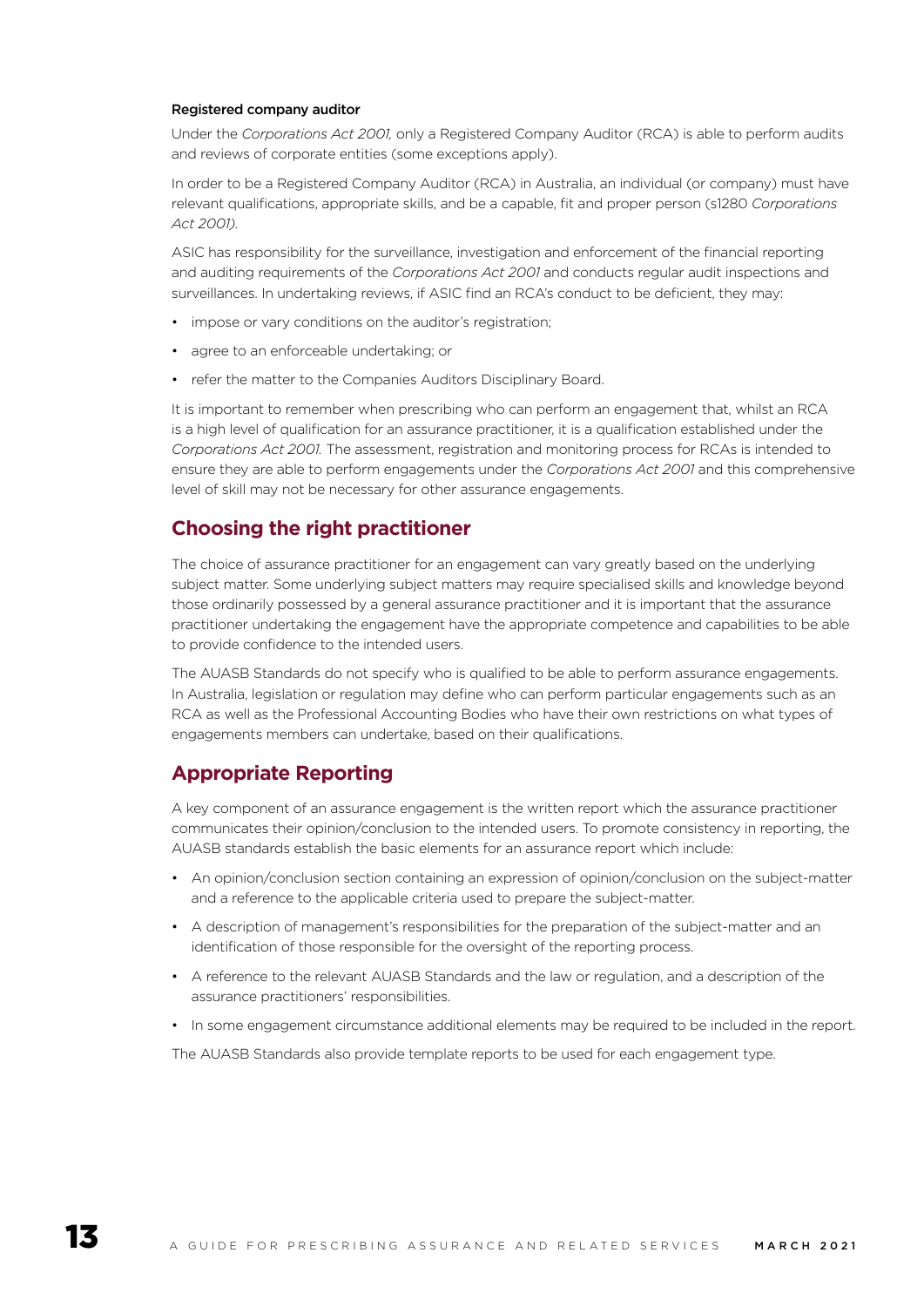## Drafting Assurance Requirements

### **Putting it all together**

The previous two sections have been focused on understanding the key concepts of an assurance engagement, establishing that they are present in the proposed engagement. This section will focus on how to put it all together.

As outlined above, an assurance engagement needs to have all the elements of an assurance engagement present and clearly described to effectively prescribe an assurance engagement. The below example shows how all the elements fit together.

*Figure 2 - Example adapted from WBCSD & ICAEW: A buyer's guide to assurance on non-financial information*

The **management of ABC** must appoint an **assurance practitioner** to provide **reasonable assurance** to their **stakeholders** in relation to disclosures in **ABC's sustainability report.**  Two key performance metrics are to be evaluated:

**1. Water use per litre of product packaged.**

#### **2. Total volume of waste sent to landfill (tonnes).**

The assurance practitioner will evaluate ABC's disclosed targets against the **GRI Standards** in order to form an opinion. The opinion will be presented in a **formal report** attached to ABC's sustainability report.

| The three parties | Level of assurance | Subject matter information | Criteria <sup>.</sup> |
|-------------------|--------------------|----------------------------|-----------------------|
|-------------------|--------------------|----------------------------|-----------------------|

### **Examples of engagement drafting**

There are a number of different ways to draft assurance requirements in legislation or other formal agreements. What is key before drafting is to clearly establish:

- the purpose;
- the relevant criteria:
- the subject matter information;
- the level of assurance; and
- the qualifications of the assurance practitioner.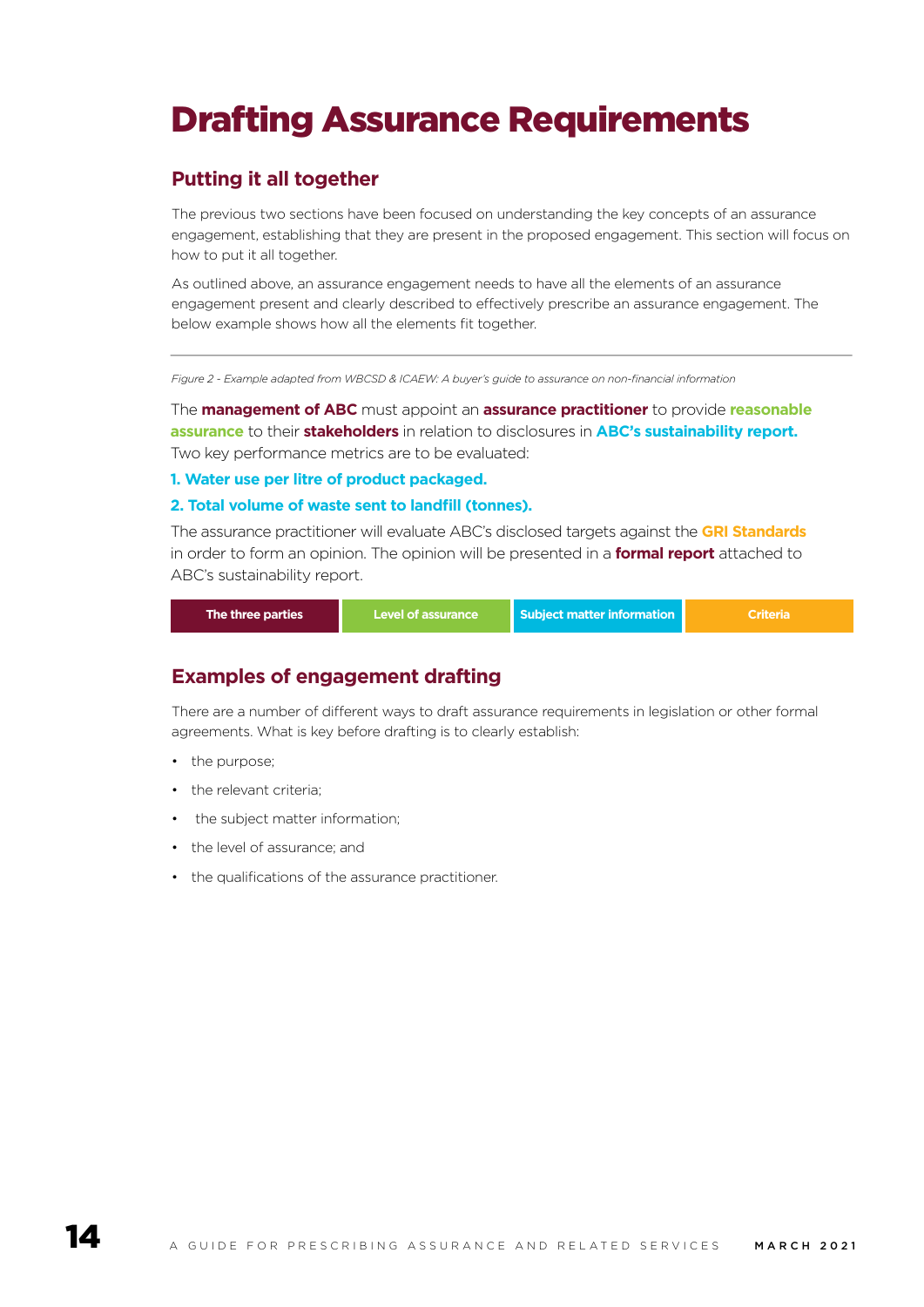## **Example 1 – Audit**

| Purpose:                       | Provide reasonable assurance to intended users of the financial report<br>including the regulator. |
|--------------------------------|----------------------------------------------------------------------------------------------------|
| Criteria:                      | XYZ regulations.                                                                                   |
| Subject matter information:    | Financial report prepared in accordance with XYZ regulations.                                      |
| Level of assurance:            | Reasonable.                                                                                        |
| <b>Assurance practitioner:</b> | Member of a professional accounting body with a certificate of public<br>practice.                 |

*XYZ Pty Ltd (Responsible Party) is required to annually prepare a financial report in accordance with the regulations (subject matter information). The financial report must be audited by an independent auditor who is a member of a professional accounting body and has a certificate of public practice and an auditor's report provided to ABC regulator.* 

## **Example 2 – Review**

| Purpose:                       | Provide limited assurance to intended users of the financial report.<br>including the regulator. |
|--------------------------------|--------------------------------------------------------------------------------------------------|
| Criteria:                      | XYZ regulations.                                                                                 |
|                                | <b>Subject matter information:</b> Financial report prepared in accordance with XYZ regulations. |
| Level of assurance:            | Limited.                                                                                         |
| <b>Assurance practitioner:</b> | Member of a professional accounting body with a certificate of public<br>practice.               |

*XYZ Pty Ltd (Responsible Party) is required to annually prepare a financial report in accordance with the regulations (subject matter information). The financial report must be reviewed by an independent auditor who is a member of a professional accounting body and has a certificate of public practice and an auditor's review report provided to ABC regulator.*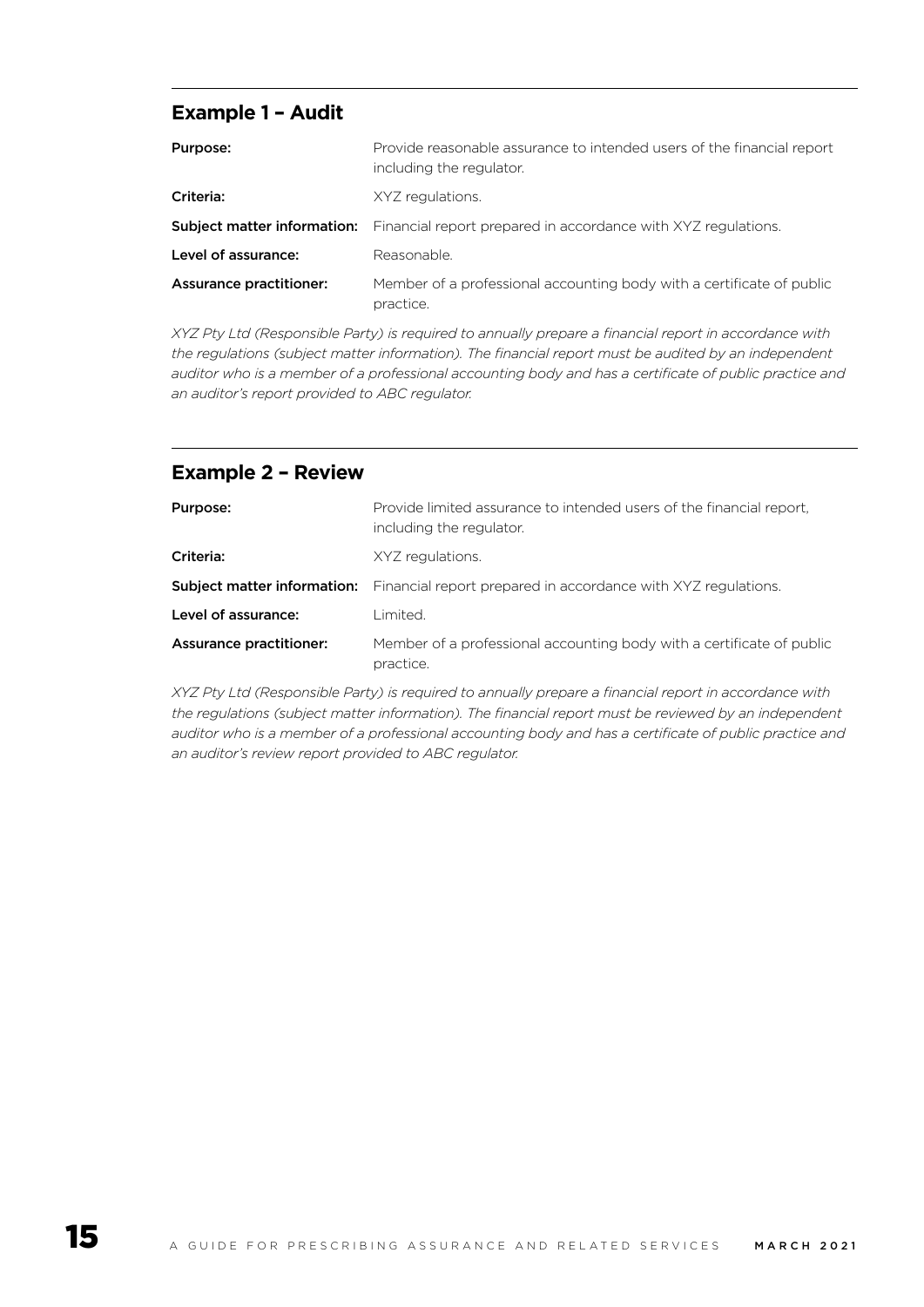## **Using the appropriate terminology**

A key element of prescribing a clear and effective assurance requirement is the use of correct terminology as the use of incorrect terminology can create significant difficulties for the both assurance practitioner and the responsible party organisation requiring the assurance.

The below table provides some examples of how using incorrect terminology can impact on the proposed engagement.

| <b>Terminology Example</b>                                                                                                                                                                                                     | <b>Impact on Engagement</b>                                                                                                                                                                                                                                                                                                                                                                                                                                                                                                                                                                                                                                               |
|--------------------------------------------------------------------------------------------------------------------------------------------------------------------------------------------------------------------------------|---------------------------------------------------------------------------------------------------------------------------------------------------------------------------------------------------------------------------------------------------------------------------------------------------------------------------------------------------------------------------------------------------------------------------------------------------------------------------------------------------------------------------------------------------------------------------------------------------------------------------------------------------------------------------|
| Mixing common terms:<br>Financial Statements must be reviewed by an<br>independent auditor and an audit opinion about the<br>report provided.                                                                                  | Mixing common terms:<br>A review and an audit are two different types of<br>assurance engagements on historical financial<br>information.<br>The use of both terms in the example causes<br>confusion for assurance practitioners as it is<br>unclear what level of assurance is required.<br>The assurance practitioner should either be asked<br>to review the financial statements to provide a<br>review report or to audit the financial statements<br>and to provide an auditor's report.                                                                                                                                                                           |
| Mixing common terms:<br>Financial statements must be revised by an<br>independent auditor and a review opinion about the<br>report provided.                                                                                   | Mixing common terms:<br>A review and an audit are two different types of<br>assurance engagements on historical financial<br>information<br>In an audit the assurance practitioner's report<br>expresses an "opinion" on the financial statement<br>whereas in a review the assurance practitioner<br>expresses a "conclusion" on the financial statement.<br>Mixing the use of conclusion and opinion can be<br>confusing as it can imply a different assurance level<br>to what is intended.                                                                                                                                                                            |
| Implying assurance:<br>The assurance practitioner is required to perform an<br>Agreed Upon Procedures (AUP) engagement and<br>perform X-Y procedures and provide an opinion on<br>whether the information is fairly presented. | Not understanding the types of engagements:<br>An AUP engagement is not an assurance<br>engagement and should not be described in a<br>manner that implies it is.<br>In this example, the use of 'opinion' implies that<br>there is some form of assurance, rather than<br>the reporting of factual findings. An opinion is<br>provided by the assurance practitioner as part<br>of a reasonable assurance engagement and<br>a conclusion is provided as part of a limited<br>assurance engagement.<br>Where an AUP engagement is required, the<br>assurance practitioner should be asked to provide<br>a report of factual findings and not an opinion or<br>conclusion. |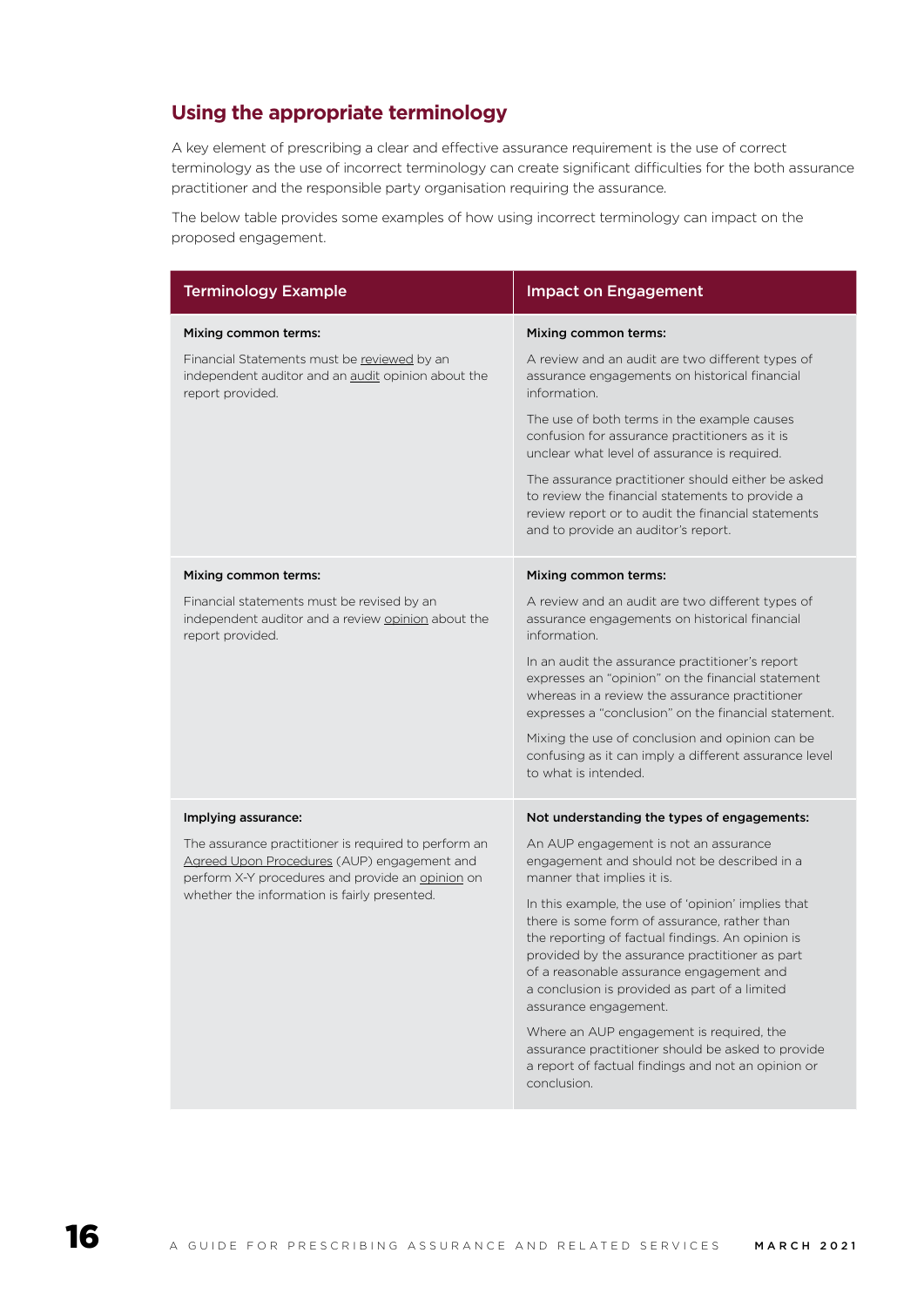| <b>Terminology Example</b>                                                                                                                                                                                                                                                                                                                                                                                                                                                                                                                                                                                                                                                                                                                                                                                 | <b>Impact on Engagement</b>                                                                                                                                                                                                                                                                                                                                                                                                                                                                                                                                                                                                                          |
|------------------------------------------------------------------------------------------------------------------------------------------------------------------------------------------------------------------------------------------------------------------------------------------------------------------------------------------------------------------------------------------------------------------------------------------------------------------------------------------------------------------------------------------------------------------------------------------------------------------------------------------------------------------------------------------------------------------------------------------------------------------------------------------------------------|------------------------------------------------------------------------------------------------------------------------------------------------------------------------------------------------------------------------------------------------------------------------------------------------------------------------------------------------------------------------------------------------------------------------------------------------------------------------------------------------------------------------------------------------------------------------------------------------------------------------------------------------------|
| Not understanding the types of engagements:<br>Final financial reports for Grants over \$X must<br>be independently audited by a member of<br>a Professional Accounting Body, providing<br>assurance about your financial report and<br>submitting a 'Report on Factual Findings' as per<br>Australian Auditing Standard ASRS 4400:<br>The agreed upon procedures for engagement to<br>report factual findings, must include assurances<br>that:<br>the financial report accurately reflects income<br>and expenditure for the Project.<br>· all payments were supported by adequate<br>documentation to show that expenditure was<br>for bona fide goods and services related to<br>the Project.<br>· competitive pricing was obtained for all<br>individual items of expenditure of \$5,000 and<br>over. | Not understanding the types of engagements:<br>Whilst reference to specific AUASB Standards<br>can be helpful to assurance practitioners in<br>understanding the engagement they are being<br>asked to perform, incorrect use can create greater<br>issues than no reference.<br>In this example, the assurance practitioner is being<br>asked as part of an AUP engagement to provide<br>assurance as well as their opinion for competitive<br>pricing and adequacy of documentation.<br>An AUP engagement includes presentation<br>of facts as agreed and does not include any<br>opinion/professional judgement of the assurance<br>practitioner. |
| Using incorrect terms:<br>An auditor is required to verify completeness of<br>X.Y and Z in the financial statements.                                                                                                                                                                                                                                                                                                                                                                                                                                                                                                                                                                                                                                                                                       | Using incorrect terms:<br>The term verify is not used in the AUASB<br>standards other than in its common meaning.<br>The use of verify in this example is confusing for<br>assurance practitioners as it being used to define<br>the level of assurance, but it is unknown what level<br>of assurance it is implying (limited or reasonable).                                                                                                                                                                                                                                                                                                        |
| Multi-scope engagements:<br>The entity must provide an auditor's report in<br>writing stating whether, in the auditor's opinion:<br>· The financial statements have been prepared<br>in accordance with proper accounts and<br>records;<br>the financial statements are based on proper<br>accounts and records: and<br>$\cdot$ the financial statements are in agreement<br>with the accounts and records: and<br>the expenditure referred to in subparagraph<br>(a)(iv) complies with the conditions outlined.                                                                                                                                                                                                                                                                                           | Multi-scope engagements:<br>This example is a mixture of two subject matters,<br>an audit of historical financial information and<br>compliance with conditions of a grant.<br>As there are two different subject matters,<br>different criteria and different requirements<br>under the AUASB's Standards, a single opinion<br>cannot be provided over both subject matters.<br>Attempting to combine them under one report<br>is confusing and problematic for assurance<br>practitioners.                                                                                                                                                         |
| Auditor's / Assurance Practitioner's Opinion:<br>Opinion paragraph does not use the phrase<br>'in all material respects'. Issuing an auditor's /<br>assurance practitioner's opinion with no reference<br>to materiality may be seen to imply absolute<br>assurance by the auditor.                                                                                                                                                                                                                                                                                                                                                                                                                                                                                                                        | Auditor's / Assurance Practitioner's Opinion:<br>An audit or reasonable assurance engagement<br>does not involve checking every transaction or<br>activity but instead selecting a sample based on<br>risk and materiality. Therefore, it is critical that<br>any opinion is provided in 'all material respects'<br>otherwise the report would imply absolute<br>assurance which is not possible under the AUASB<br>standards.                                                                                                                                                                                                                       |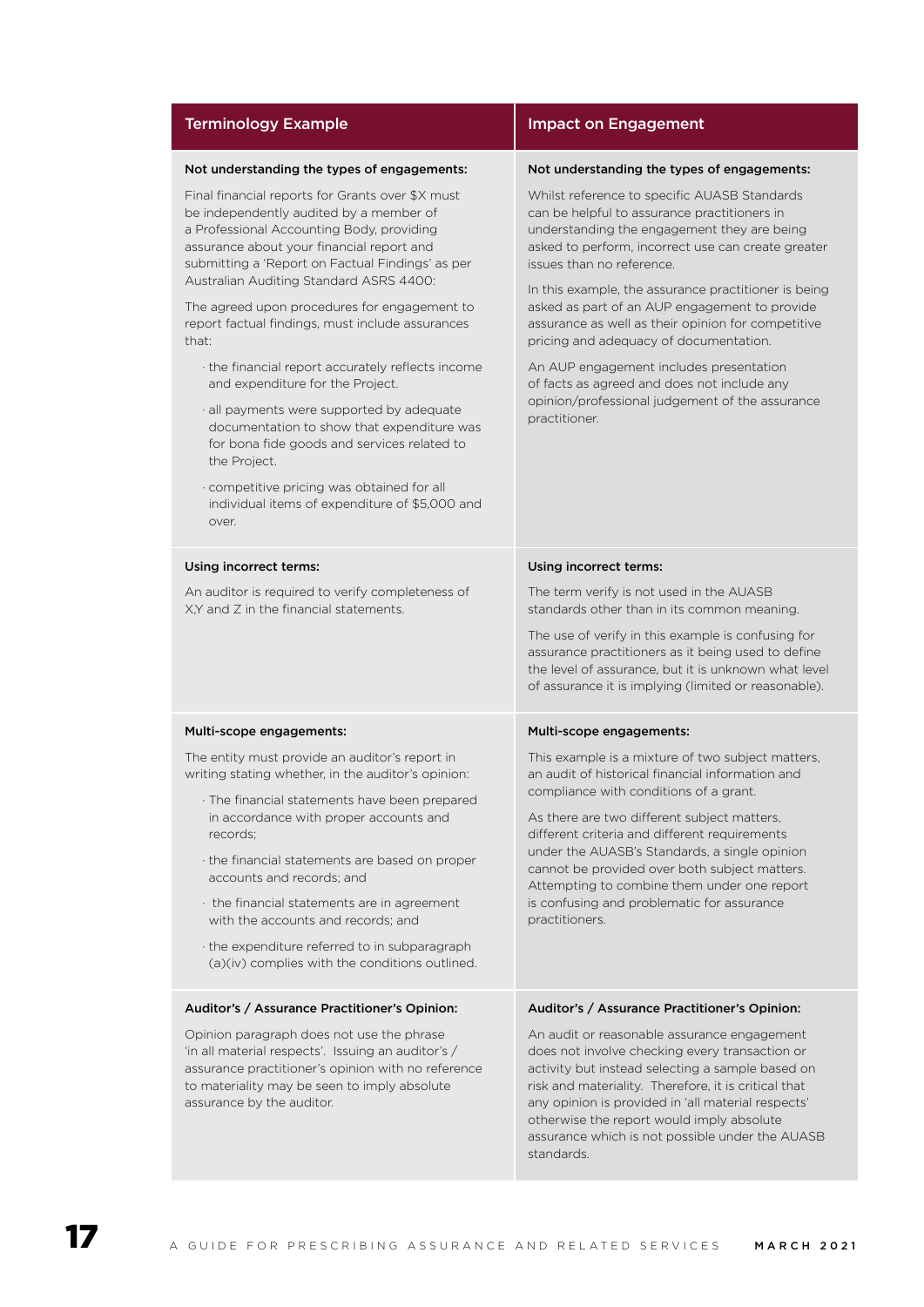## **Example engagements and related reports**

As outlined in a previous section, the AUASB Standards outline the minimum requirements for reporting and provide templates to promote consistency. Below are some common engagements and where the related reporting formats can be found.

A more detailed flowchart of engagements and applicable assurance engagements such as the one published by CAANZ<sup>3</sup> has not been included in this guide. Clearly outlining the subject matter, criteria and level of assurance will allow an assurance practitioner to use their professional judgement to determine the appropriate standard(s) as subject matter may cross multiple standards issued by the AUASB.

| <b>Subject matter</b>                                 | <b>Reasonable Assurance</b> | <b>Limited Assurance</b> |
|-------------------------------------------------------|-----------------------------|--------------------------|
| Financial statements / information                    | ASA 700                     | <b>ASRE 2400</b>         |
| Non-financial information                             | ASAE 3000                   | ASAF 3000                |
| Compliance with legislation or<br>regulation          | ASAE 3100                   | ASAE 3100                |
| Controls over preparation of<br>financial information | <b>ASAF 3150</b>            | <b>ASAE 3150</b>         |

<sup>3</sup> CAANZ: *[Which AU auditing and assurance standards apply to my engagement?](https://www.charteredaccountantsanz.com/-/media/3d34e940a22641d0b43838a4aa1ea9fa.ashx)*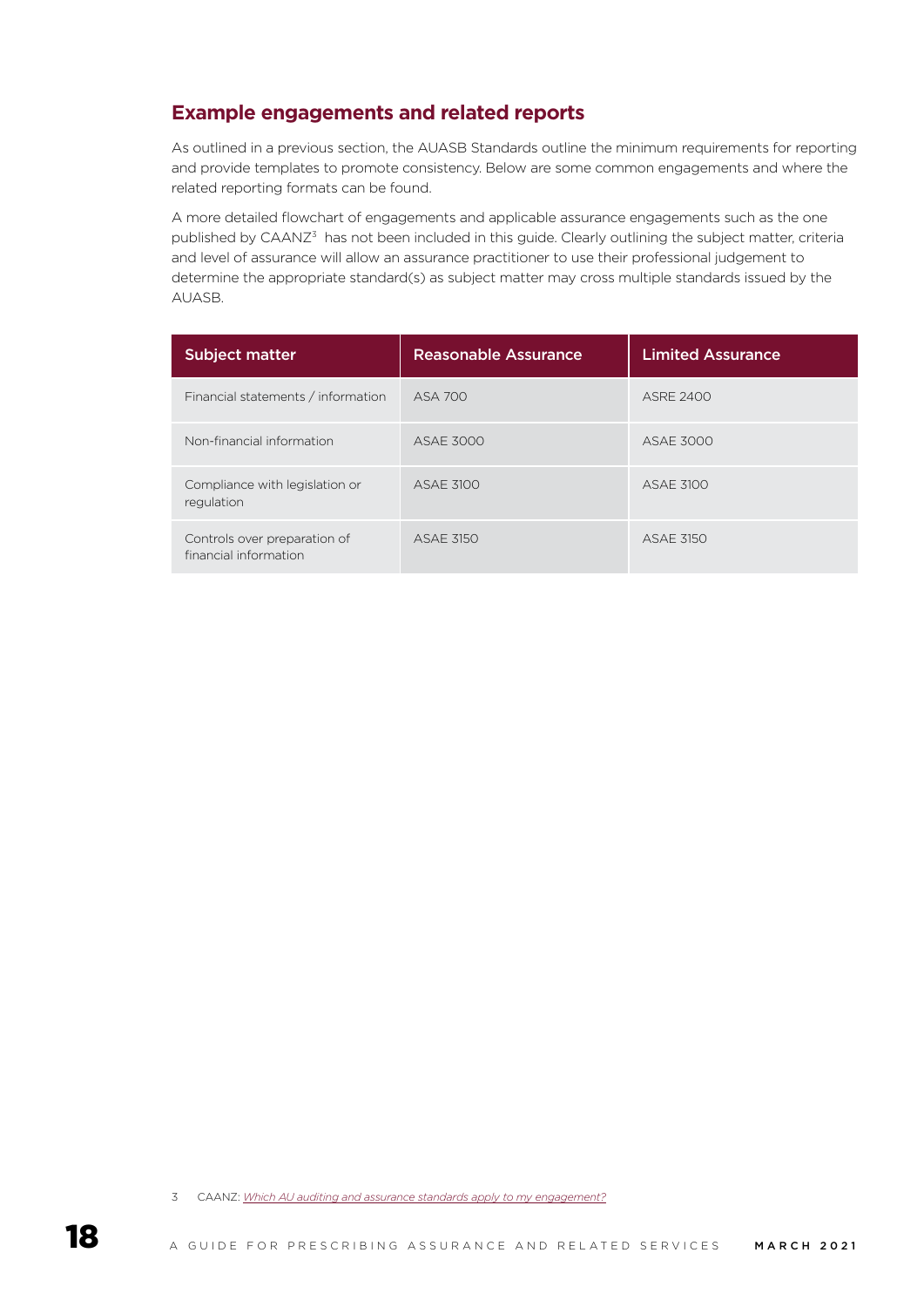## Appendix 1 Further explanation of key concepts and terms

This appendix provides further explanation of the key concepts and terms outlined in section 1 of the publication. The areas covered are:

- The three parties of an assurance engagement;
- Subject matter and criteria:
- Reasonable and limited assurance engagements and agreed-upon procedures engagements;

### **The Three Parties of an Assurance Engagement**

All assurance engagements have at least three separate parties, the assurance practitioner, the responsible party and the intended users.

#### Responsible Party

In an assurance engagement, the responsible party is the preparer of the subject matter information in accordance with the criteria, including the evidence to support the subject matter information. The responsible party is generally also responsible for obtaining and paying for the assurance service although there may be a separate engaging party that does this.

In an attestation engagement, the responsible party is often also the measurer or evaluator of the subject matter information. See *Attestation and Direct Engagements* for more information.

#### Assurance Practitioner

The assurance practitioner is the individual or individuals performing the assurance engagement. Assurance practitioners performing engagements in accordance with AUASB Standards are required to comply with:

- relevant ethical requirements contained in APES 110 *Code of Ethics for Professional Accounts (including Independence Standards)*; and
- quality control requirements contained in ASQC 1 *Quality Control for Firms that Perform Audits and Reviews of Financial Reports and Other Financial Information, Other Assurance Engagements and Related Services Engagements.*

The objective of the assurance practitioner is to obtain sufficient and appropriate evidence to form an opinion on whether the subject matter information, prepared by the responsible party, has been prepared in accordance with the relevant criteria.

The assurance practitioner has sole responsibility for the opinion expressed, and that responsibility is not reduced by the assurance practitioner's use of experts or other assurance practitioners. The assurance practitioner communicates this opinion through an assurance report which is provided to intended users alongside the subject matter information to assist their decision making.

The assurance report can enhance the credibility of the subject matter information, but also draw attention to parts of the subject matter information which may not be credible, or that the subject matter information as a whole is not credible. See the below extracts of a "clean" and modified audit opinion.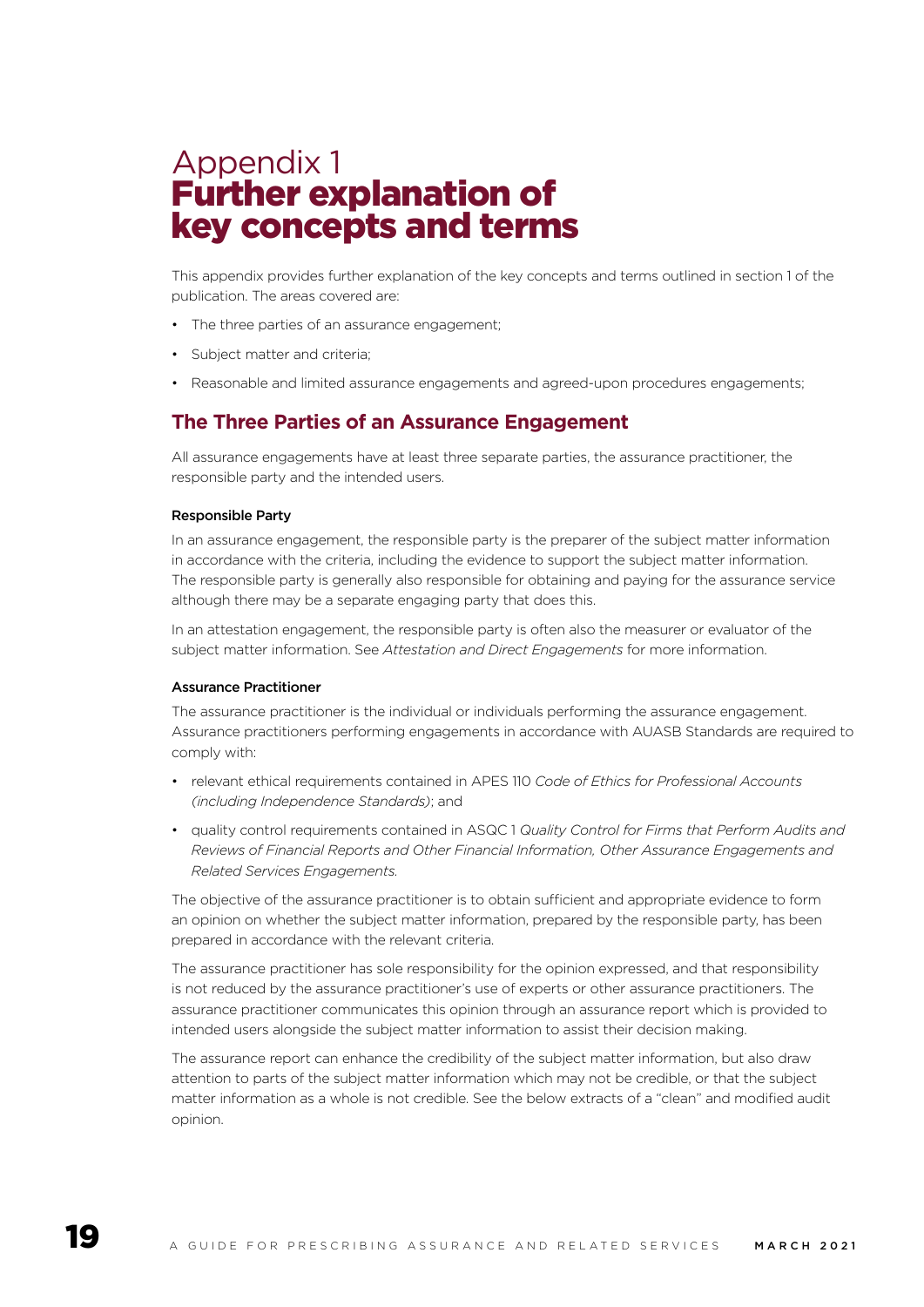#### *Table 1 - Example clean and modified audit opinion*

| Unmodified audit opinion                                                                                                                                                                                                                                                                                                                                                                               | Modified audit opinion (qualification)                                                                                                                                                                                                                                                                                                                                                                                                                                      |
|--------------------------------------------------------------------------------------------------------------------------------------------------------------------------------------------------------------------------------------------------------------------------------------------------------------------------------------------------------------------------------------------------------|-----------------------------------------------------------------------------------------------------------------------------------------------------------------------------------------------------------------------------------------------------------------------------------------------------------------------------------------------------------------------------------------------------------------------------------------------------------------------------|
| In our opinion, the accompanying financial report<br>of ABC Company Ltd., is in accordance with the<br>Corporations Act 2001, including:<br>(a) giving a true and fair view of the company's<br>financial position as at 30 June 20X1 and of its<br>financial performance for the year then ended; and<br>(b) complying with Australian Accounting Standards<br>and the Corporations Regulations 2001. | In our opinion, except for the effects of the matter<br>described in the Basis for Qualified Opinion section of<br>our report, the accompanying financial report of ABC<br>Company Ltd., is in accordance with the Corporations<br>Act 2001, including:<br>(a) giving a true and fair view of the company's<br>financial position as at 30 June 20X1 and of its<br>financial performance for the year then ended; and<br>(b) complying with Australian Accounting Standards |
|                                                                                                                                                                                                                                                                                                                                                                                                        | and the Corporations Regulations 2001.                                                                                                                                                                                                                                                                                                                                                                                                                                      |

#### Intended Users

The intended users are the individual(s), organisation(s), or group(s) that are expected to use the information and benefit from the enhanced credibility provided through assurance. The assurance report, provided alongside the subject matter information, is how this credibility (or lack of credibility) is communicated to the indented user by the assurance practitioner.

The assurance practitioner may not be able to identify all those who will read the assurance report, particularly where a large number of people will have access to it. In such cases, particularly where possible users are likely to have a broad range of interests in the underlying subject matter, intended users may be limited to major stakeholders with significant and common interests. Intended users may be identified in different ways, for example, by agreement between the assurance practitioner and the responsible party or engaging party, or by law or regulation

The responsible party can be one of the intended users, but not the only one.

#### **Subject Matter and Criteria**

#### Underlying Subject Matter

In an assurance engagement, the underlying subject matter refers to the type of information that the assurance engagement covers. Under the standards issued by the AUASB, a range of subject matters, both financial and non-financial, can be assured, These include:

- Historical financial information (e.g. financial statements);
- Future financial performance (e.g. financial forecasts);
- Non-financial performance or conditions (e.g. performance of an entity measured in key indicators);
- Physical characteristics (e.g. capacity of a facility included in a specifications document);
- Systems and process (e.g. an entity's system of internal controls); or
- Behaviours (e.g. compliance with regulation).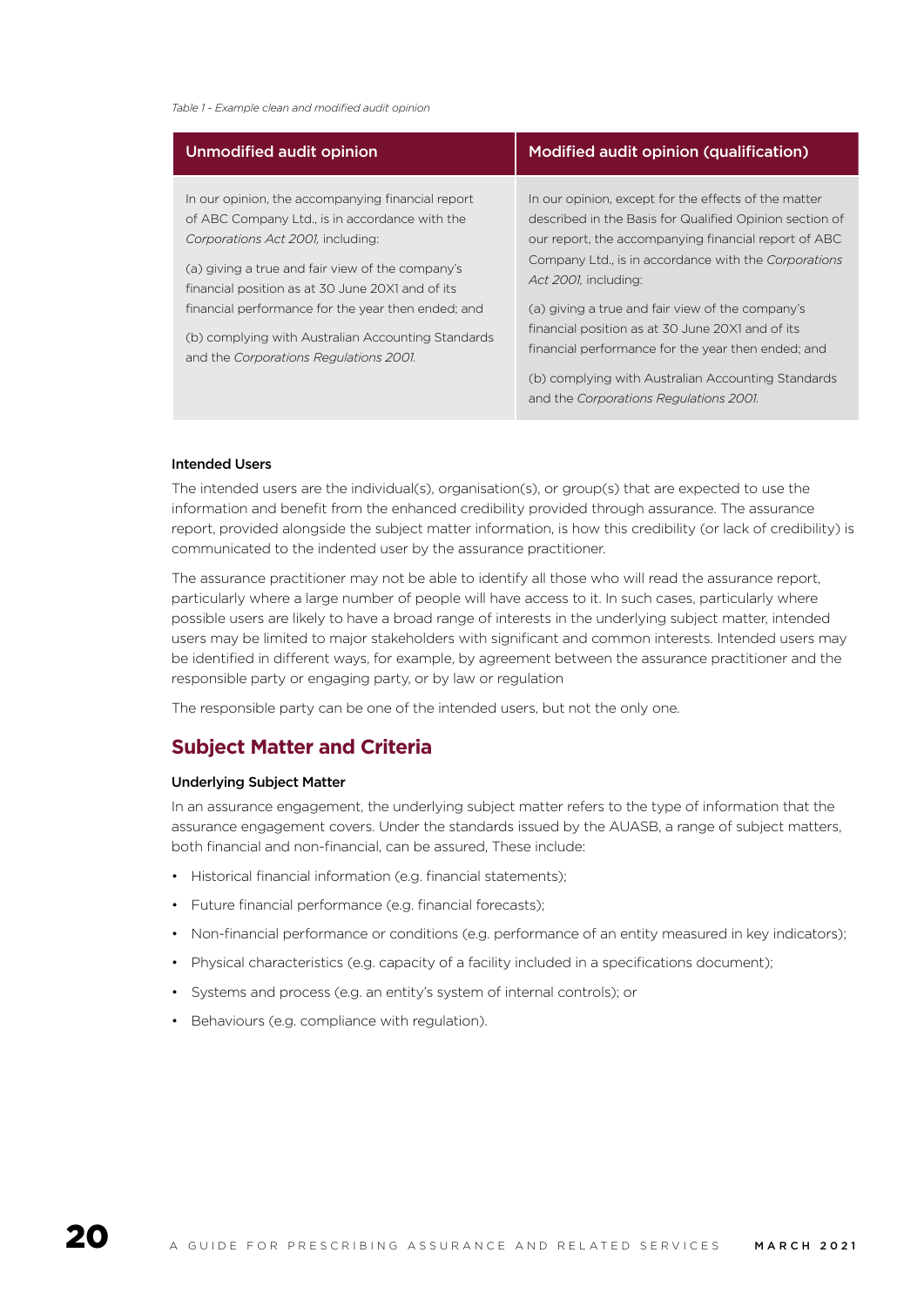#### Criteria

In an assurance engagement, criteria are the benchmarks used to measure or evaluate an underlying subject matter. Criteria can be formal, such as Australian Accounting Standards, or less formal, such as an internally developed code of conduct or an agreed level of performance.

Suitable criteria must be available to the intended users to allow them to understand how the subject matter information has been measured or evaluated. Without suitable criteria, any conclusion is open to individual interpretation and misunderstanding. Vague descriptions of expectations or judgements of an individual's experiences do not constitute suitable criteria. As part of the engagement, the Assurance Practitioner determines whether the criteria is suitable, which is a matter of professional judgement.

#### Subject Matter Information

The term subject matter information is used to describe the outcome of the measurement or evaluation of an underlying subject matter against the criteria. It is the subject matter information which the assurance practitioner expresses a conclusion on. The below table has a number of examples of subject matter, criteria and the resulting subject matter information.

| <b>Underlying Subject Matter</b>                                                                                        | <b>Criteria</b>                                                                                                                               | <b>Subject Matter Information</b>                                                                                                                      |
|-------------------------------------------------------------------------------------------------------------------------|-----------------------------------------------------------------------------------------------------------------------------------------------|--------------------------------------------------------------------------------------------------------------------------------------------------------|
| Historical Financial Information:<br>Financial position, performance<br>and cashflow.                                   | Australian Accounting Standards<br>or other agreed accounting<br>policies.                                                                    | Complete set of Financial<br>Statements.                                                                                                               |
| <b>Historical Non-financial</b><br>Information:<br>Quantifying an entity's<br>greenhouse gas emissions for a<br>period. | Relevant sections of the National<br>Greenhouse and Energy<br>Reporting (NGER) Act 2007 and<br>Regulations.                                   | Report prepared by the entity<br>under the relevant sections of the<br>National Greenhouse and Energy<br>Reporting (NGER) Act 2007 and<br>Regulations. |
| Systems and processes:<br>Design and implementation of a<br>system of internal controls.                                | Specified control objectives.                                                                                                                 | Entity's statement of the outcome<br>of the evaluation of a defined<br>system of controls to achieve<br>identified control objectives.                 |
| Aspects of behaviour:<br>Compliance with loan covenants.                                                                | Loan covenant requirements<br>outlined in loan documentation/<br>contract.                                                                    | Statement prepared by the entity<br>outlining its compliance with loan<br>covenant requirements.                                                       |
| Prospective Financial Information:<br>Basis of preparation and<br>assumptions.                                          | Stated Basis of Preparation,<br>including any assumptions used<br>to measure the prospective<br>financial information (e.g. growth<br>rates). | Prospective financial information<br>prepared in accordance with the<br>Stated Basis of Preparation and<br>Assumptions.                                |
| Non-financial Information:<br>Statement on Value for Money.                                                             | Established procurement<br>criteria (e.g. purchasing policies,<br>tendering requirements).                                                    | Specified procurement<br>arrangement.                                                                                                                  |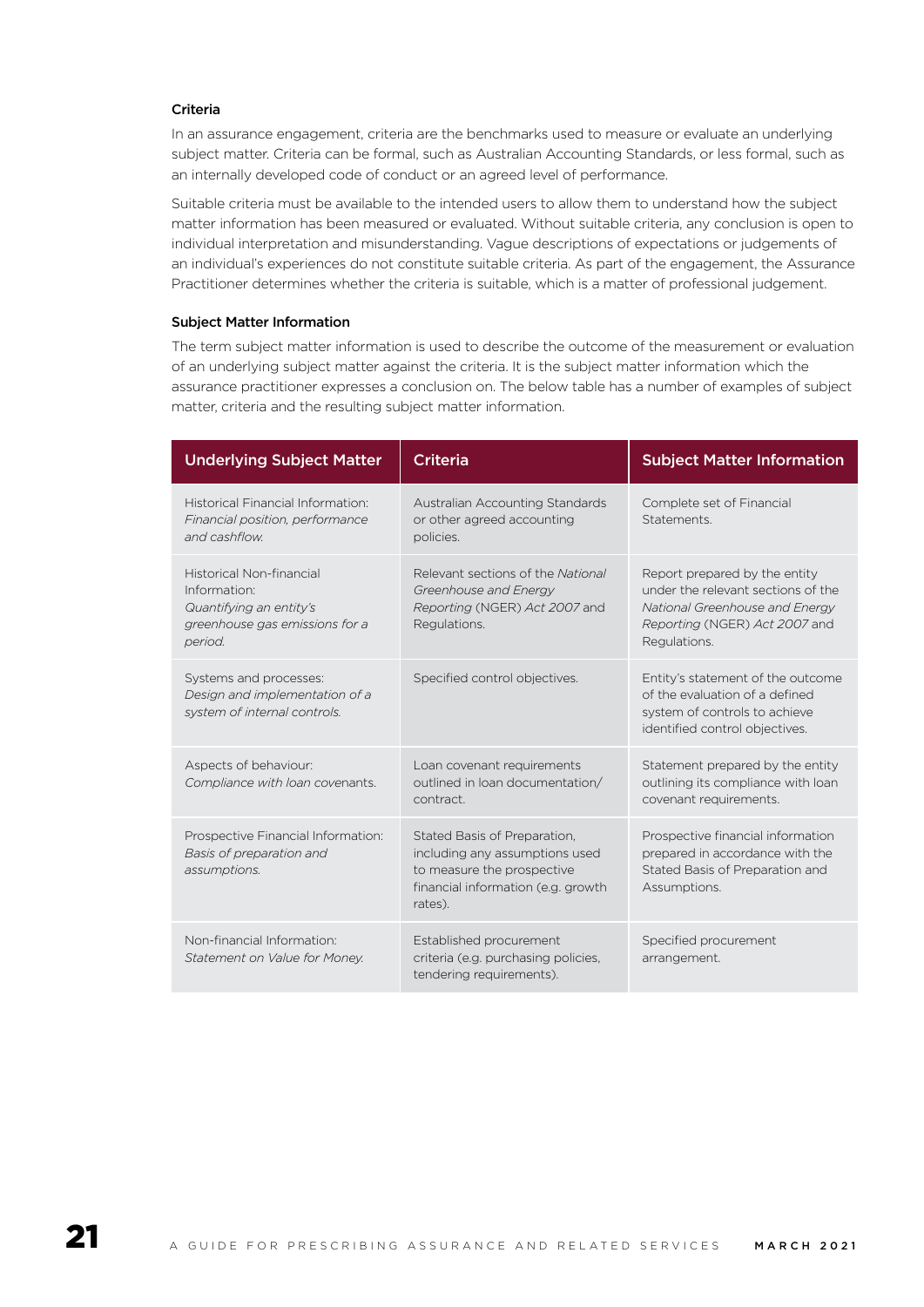## **Levels of assurance obtained**

Under the AUASB Standards, no engagement can provide absolute assurance over subject matter information. Instead, under the AUASB standards, two levels of assurance, either reasonable or limited, can be obtained by the practitioner. There are also engagements where no assurance is provided, for example an agreed-upon procedures engagement where specifically agreed procedures are undertaken by the assurance practitioner and a report outlining the results provided to the intended user. These three types of engagements are outlined below.

#### Audits and other reasonable assurance engagements

A high but not absolute level of assurance is provided, which generally involves detailed testing, evidence gathering and substantiation to support the assurance practitioner's opinion. The assurance practitioner's opinion for a reasonable assurance engagement can generally be characterised as "positive" as it states that the subject matter information based on the procedures performed is not materially misstated.

A common reasonable assurance engagement is an audit of a financial report which is a reasonable assurance engagement over historical financial information.

#### Reviews or limited assurance engagements

A level of assurance greater than no assurance but less than reasonable assurance. To be meaningful, the level of assurance obtained by the assurance practitioner is likely to enhance the intended users' confidence about the subject matter information to a degree that is clearly more than inconsequential.

The assurance practitioner's conclusion for a limited assurance engagement can generally be characterised as "negative" as it states that, based on the procedures performed, nothing has come to the assurance practitioner's attention that would make them believe the subject matter information is materially misstated.

A common limited assurance engagement is a review of an interim financial report which is a limited assurance engagement over historical financial information.

| Example opinion in an auditor' report:                   | Example conclusion in an auditor' review:                   |
|----------------------------------------------------------|-------------------------------------------------------------|
|                                                          |                                                             |
| In our opinion, the accompanying financial report        | Based on our review, which is not an audit, nothing         |
| presents fairly, in all material respects, the financial | has come to our attention that causes us to believe         |
| position of the Entity as at 30 June 20X1, and its       | that the interim financial report of the Entity does        |
| financial performance and its cash flows for the year    | not present fairly, in all material respects, the financial |
| then ended in accordance with Australian Accounting      | position of the Entity as at 31 December 20X1, and          |
| Standards.                                               | of its financial performance and its cash flows for         |
|                                                          | the period ended on that date, in accordance with           |
|                                                          | Australian Accounting Standards.                            |

*Table 2 - Reasonable and limited assurance opinion/conclusion extracts*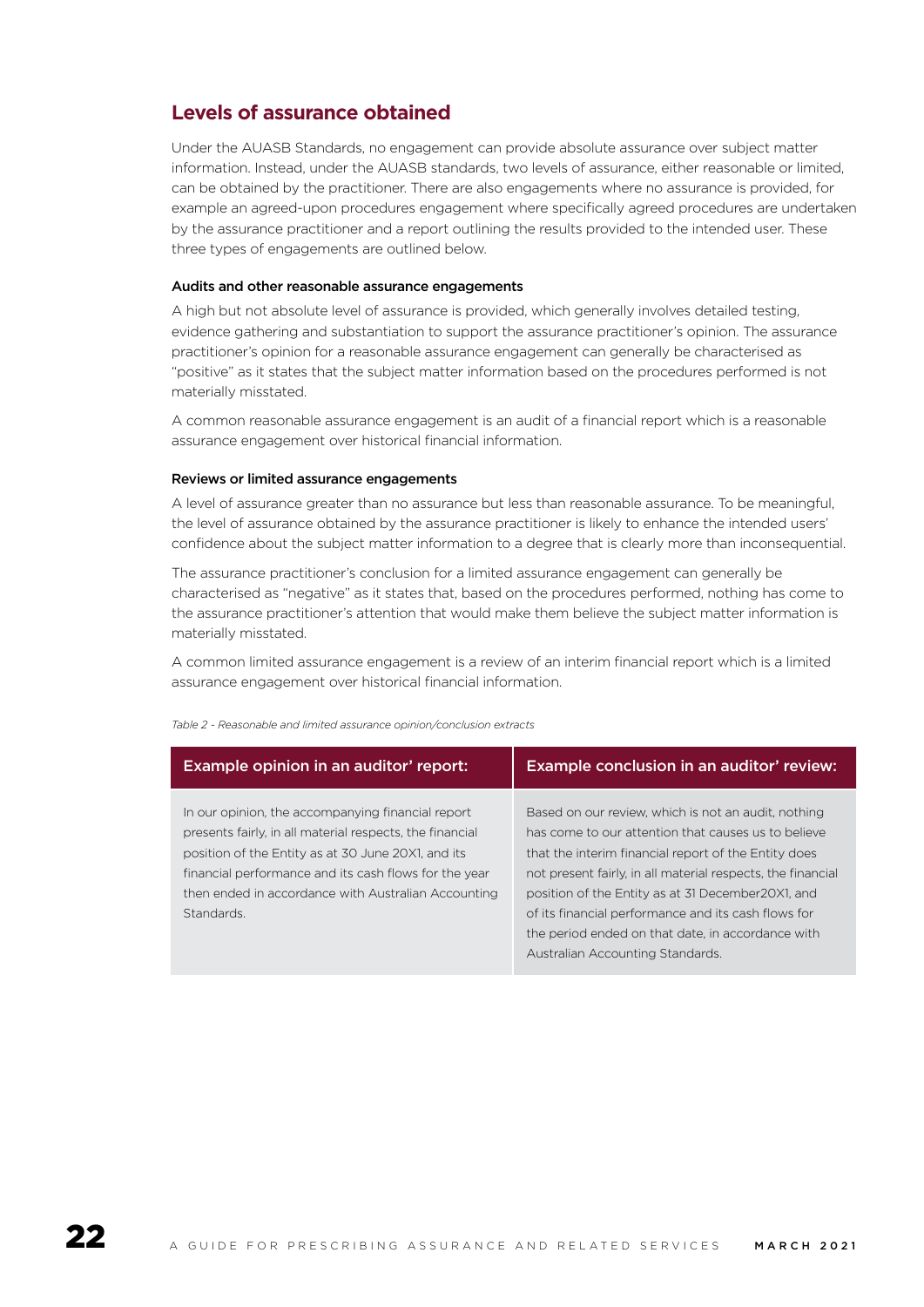#### No assurance – AUPs and Compilations

In a no assurance engagement the assurance practitioner performs procedures that have been agreed by the assurance practitioner and the engaging party.

Whilst no assurance is provided, the value of a no assurance engagement is drawn from the assurance practitioner's objectivity, compliance with professional standards (including relevant ethical requirements) and the clear communication of procedures performed.

Common examples of no assurance engagements are:

- an Agreed Upon Procedures (AUP) engagement where agreed procedures are performed by an assurance practitioner and factual findings reported; and
- a compilation engagement where an accountant applies their expertise to assist management with the preparation of financial statements.

Note: *The AUASB does not issue a standard on Compilation Engagements, instead compilations are covered by APES 315 Compilation of Financial Information, issued by the APESB.*

In an agreed-upon procedures engagement (which is also sometimes referred to as a report on factual findings), the practitioner performs those procedures that have been agreed by the practitioner and the engaging party. No assurance is provided to intended users, instead factual findings are reported by the practitioner in their report. The below table shows some of the key differences between an agreed-upon procedures (AUP) engagement and an assurance engagement (either reasonable or limited).

| <b>Differentiating Factor</b>                                                                      | <b>AUP Engagement</b>                                                                                                                              | <b>Assurance Engagement</b>                                                                                                                                                                           |
|----------------------------------------------------------------------------------------------------|----------------------------------------------------------------------------------------------------------------------------------------------------|-------------------------------------------------------------------------------------------------------------------------------------------------------------------------------------------------------|
| Nature, timing and extent of<br>procedures responsibility of:                                      | Responsibility of the engaging<br>party to acknowledge that the<br>agreed-upon procedures are<br>appropriate for the purpose of the<br>engagement. | Responsibility of the assurance<br>practitioner to design and<br>perform procedures for the<br>purpose of obtaining sufficient<br>appropriate evidence.                                               |
| Extent of assurance practitioner's<br>professional judgement exercised<br>in selecting procedures: | The need for the practitioner to<br>exercise professional judgement<br>when performing the agreed-<br>upon procedures is limited.                  | Professional judgement exercised<br>in performing procedures.                                                                                                                                         |
| Form and content of report:                                                                        | Factual findings, no conclusion or<br>assurance provided                                                                                           | Conclusion providing assurance.                                                                                                                                                                       |
| Reporting of findings:                                                                             | Detail of exact findings resulting<br>from each procedure performed,<br>including errors and exceptions<br>identified, even if rectified.          | No detail of findings, unless a<br>modified report is to be issued<br>when the basis for modification<br>is provided or if a management<br>letter is provided in addition to<br>the assurance report. |

Whilst no assurance is provided, the value of an agreed-upon procedures engagement is drawn from the practitioner's objectivity, compliance with professional standards (including relevant ethical requirements) and the clear communication of procedures performed and related findings. The below table outlines some example procedures.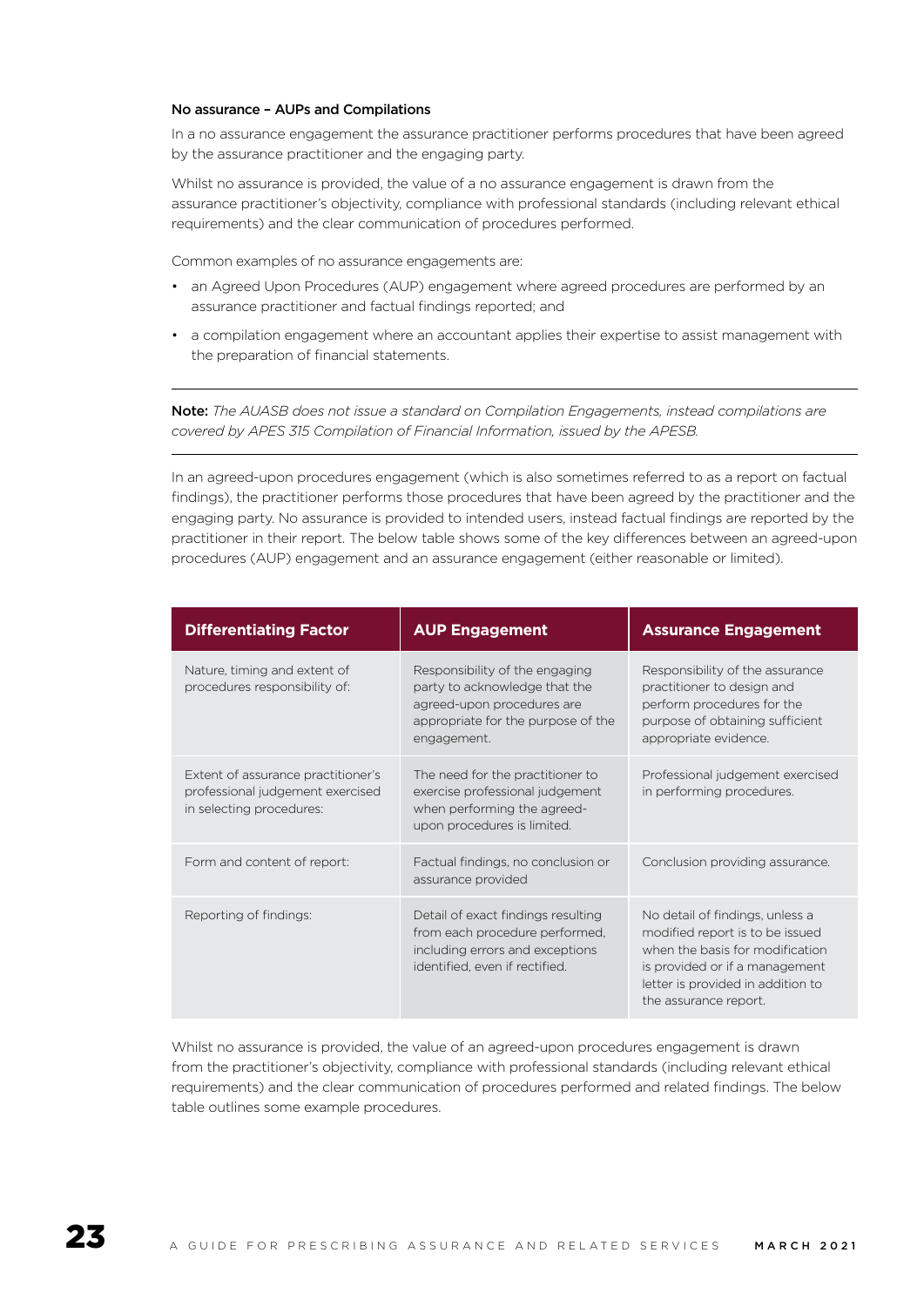#### Example agreed-upon procedures and findings

| Procedure                                                                                                                                                                                                                                                                           | <b>Findings</b>                                                                                                                                                                                                                                               |
|-------------------------------------------------------------------------------------------------------------------------------------------------------------------------------------------------------------------------------------------------------------------------------------|---------------------------------------------------------------------------------------------------------------------------------------------------------------------------------------------------------------------------------------------------------------|
| 1. Obtain from management of a listing of all contracts<br>signed between [January 1, 20X8] and [December<br>31, 20X8] for [xyz] products ("listing") and identify<br>all contracts valued at over \$25,000.                                                                        | We obtained from management a listing of all<br>contracts for [xyz] products which were signed<br>between [January 1, 20X8] and [December 31, 20X8].<br>Of the 125 contracts on the listing, we identified 37<br>contracts valued at over \$25,000            |
| 2. For each identified contract valued at over \$25,000<br>on the listing, compare the contract to the records<br>of bidding and determine whether the contract was<br>subject to bidding by at least 3 contractors from<br>[Responsible Party]'s "Pre-qualified Contractors List." | We inspected the records of bidding related to the<br>37 contracts valued at over \$25,000. We found that<br>all of the 37 contracts were subject to bidding by at<br>least 3 contractors from the [Responsible Party]'s<br>"Pre-qualified Contractors List." |

In a Compilation Engagement an accountant applies accounting and financial reporting expertise to assist management with the preparation and presentation of historical financial information. A compilation engagement is not an assurance engagement and so the accountant does not obtain any assurance, but external users (such as lenders, insurers or customers) will often value the involvement of a professional accountant in compiling the financial information.

| <b>Differentiating Factor</b> | <b>AUP Engagement</b>                                                                        | <b>Compilation Engagement</b>                                                                                                           |
|-------------------------------|----------------------------------------------------------------------------------------------|-----------------------------------------------------------------------------------------------------------------------------------------|
| Standard                      | ASRS 4400 (issued by AUASB)                                                                  | APES 315 (issued by APESB)                                                                                                              |
| Assurance level               | <b>None</b>                                                                                  | None                                                                                                                                    |
| Procedures                    | Procedures as agreed-upon in the<br>terms of the engagement                                  | Assisting management with<br>the preparation of financial<br>information                                                                |
| Reporting                     | Report on the agreed-upon<br>procedures performed and the<br>related findings (No assurance) | Report communicating the nature<br>of the compilation engagement<br>and the practitioner's role and<br>responsibilities. (No assurance) |

#### Other concepts – Attestation and direct engagements

In an attestation engagement, the measurer or evaluator, who is not the assurance practitioner, measures or evaluates the underlying subject matter against the criteria, the outcome of which is the subject matter information. The measurer or evaluator can be the responsible party or engaged by the responsible party.

In a direct engagement, the assurance practitioner measures or evaluates the underlying subject matter against the criteria and presents the resulting subject matter information as part of, or accompanying, the assurance report. The assurance practitioner's conclusion in a direct engagement addresses the reported outcome of the measurement or evaluation of the underlying subject matter against the criteria. In some direct engagements, the assurance practitioner's conclusion is, or is part of, the subject matter information.

Most assurance engagements are attestation engagements.